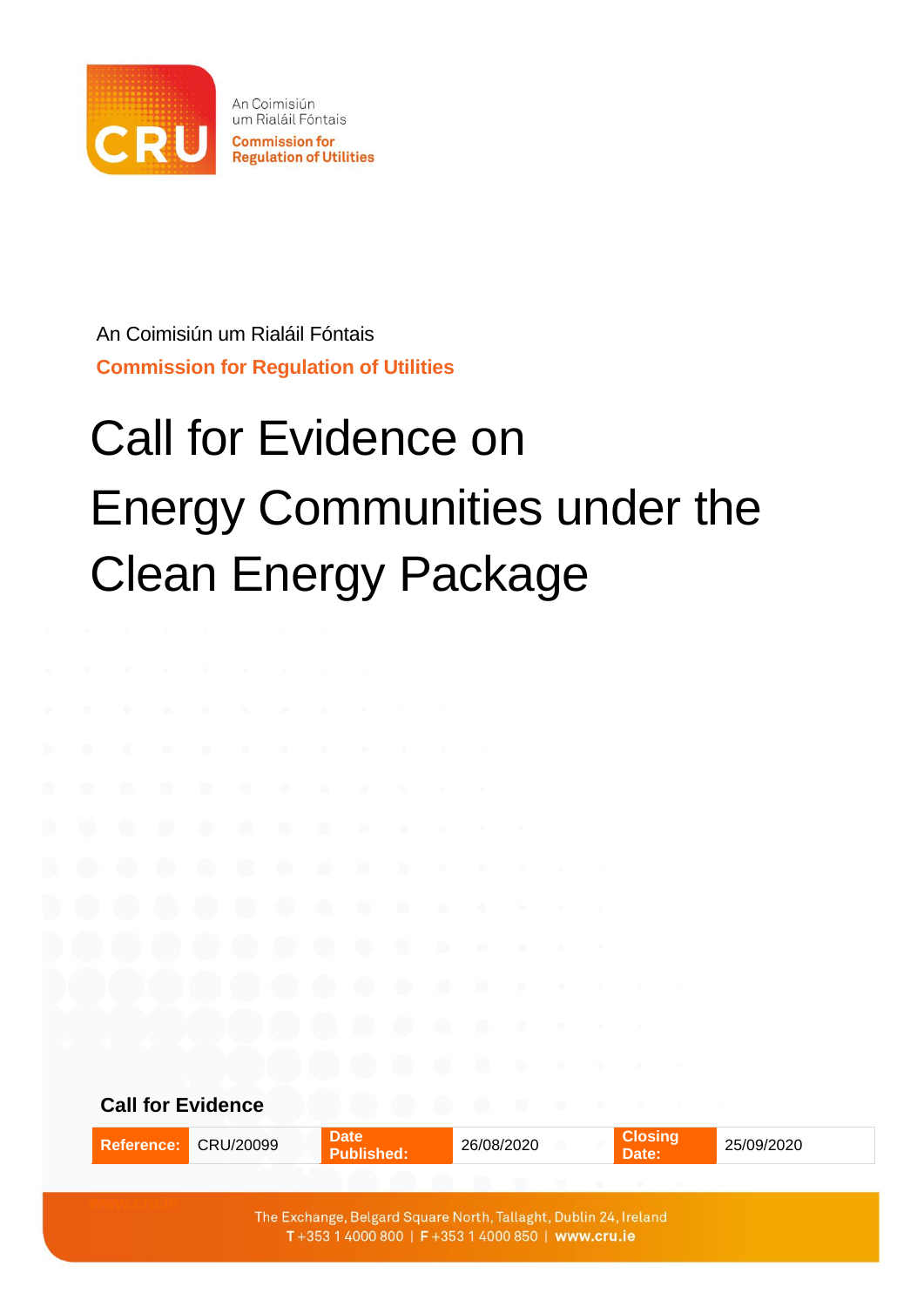## **Public Impact Statement**

This Call for Evidence is being provided to industry and interested participants to request feedback on initial considerations the CRU has with regards to the progression of the implementation of regulatory frameworks around energy communities as required by the European Legislation under the Clean Energy Package.

This is one of two Calls for Evidence being published on topics relating to consumer empowerment under the Clean Energy Package. The second Call for Evidence (CRU/20098) deals with the participation of active consumers and jointly acting active consumers in the Irish electricity sector. The primary difference between the customer groups being addressed in this paper is that members participating in energy communities can be located in separate premises, but acting together whereas active consumers and jointly acting active consumers are bound to geographic proximities, meaning that they must be based on a single premises or in the same apartment block or complex. These two types of consumer groups have many overlapping rights and entitlements, but also enough unique aspects that the CRU was of the view that two separate papers were needed to address all the relevant topics.

The purpose of this paper is to highlight the relevant legislation that led the CRU to identify this area as a key deliverable for the implementation of the Clean Energy Package and initiate conversations on energy community engagement with industry participants, service providers and potential energy communities who may be interested in contributing to the discussion on energy communities in this early stage.

The CRU aims to involve as many participants as possible in the discussions on active consumers and energy communities and this Call for Evidence is one way that the CRU hopes to engage stakeholders to obtain their views on the subject. The CRU also plans to obtain consumer feedback through alternative means, such as through the Consumer Stakeholder group<sup>1</sup> .

The complex nature of the topics on active consumers and energy communities means that the traditional ways that the CRU engages with stakeholders through Consultations and stakeholder events may not be suitable to reach all consumer groups the CRU would like to receive feedback from. These Calls for Evidence are the initial step to engage with the market

<sup>1</sup> The Consumer Stakeholder Group (CSG) is comprised of groups and entities which engage with the CRU to discuss matters relating to consumer interests. These meetings occur quarterly and serve as a platform for representatives from consumer interest groups to directly raise issues and concerns under the CRU's remit with the CRU.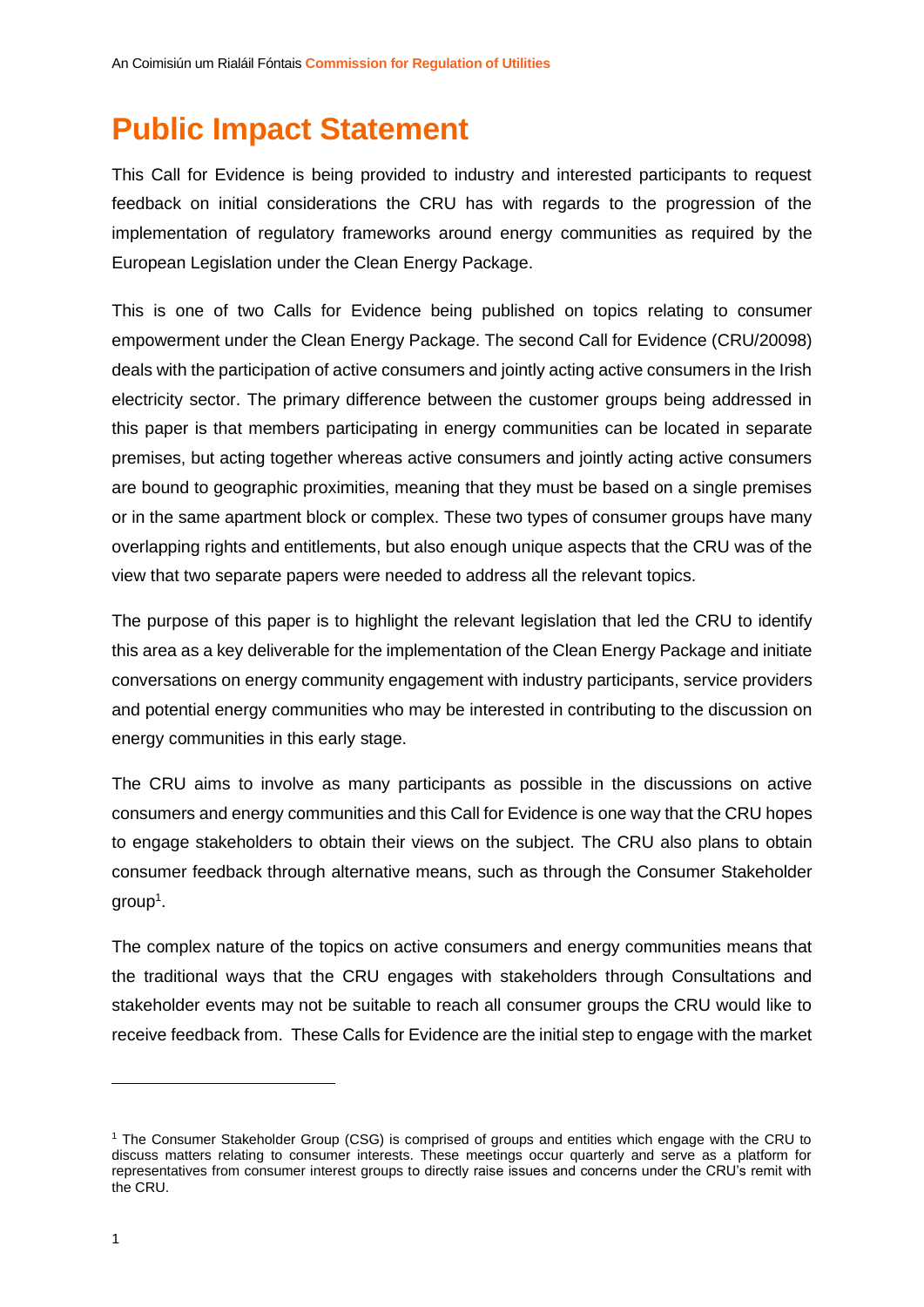and consumers, however the CRU is aware that engagement through different means such as workshops, online surveys, questionnaires, and other potential platforms will be needed to ensure that the voice of the consumer is present while work progresses on framework development in this area. All comments and views expressed through these many information gathering exercises will help form the basis for future Decisions being made by the CRU to develop a regulatory framework on this topic.

As part of the process of preparing these papers, the CRU has developed a set of high-level principles to keep in consideration to ensure the organisations mission, values and goals are upheld. These principles are as follows:

- The CRU's approach is to enable community development for those seeking to provide environmental, societal, or economic benefits to their localities through participation in energy efficiency services, generation, sharing, and/or supply of renewable electricity, or through other electricity activities on a not-for-profit basis.
- The CRU aims to ensure that any regulatory framework developed with regards to energy communities is constructed in such a way that it continues to ensure individual rights and high standards of protection for final customers and vulnerable customers.
- The CRU will seek to ensure that the network, system operation and market costs associated with the provision of a reliable, safe and secure supply of electricity continue to be applied in a proportionate and non-discriminatory manner between customers which may or may not participate in energy communities.
- The CRU aims to develop a regulatory framework that will not hinder innovation by energy communities seeking to develop new schemes and projects which can contribute to decarbonisation and increased energy efficiency.

The following sections provide a brief introduction to energy communities.

#### **What is an energy community?**

An *'energy community'* is a term used by the CRU to jointly identify an *'Citizen Energy Community''* which is defined under the Electricity Directive<sup>2</sup> and *'Renewable Energy*  Community' as defined in the Renewable Directive<sup>3</sup>.

<sup>&</sup>lt;sup>2</sup> [Directive \(EU\) 2019/944](https://eur-lex.europa.eu/legal-content/EN/TXT/PDF/?uri=CELEX:32019L0944&from=EN) on common rules for the internal market for electricity

<sup>&</sup>lt;sup>3</sup> [Directive \(EU\) 2018/2001](https://eur-lex.europa.eu/legal-content/EN/TXT/PDF/?uri=CELEX:32018L2001&from=EN) on the promotion of use of energy from renewable sources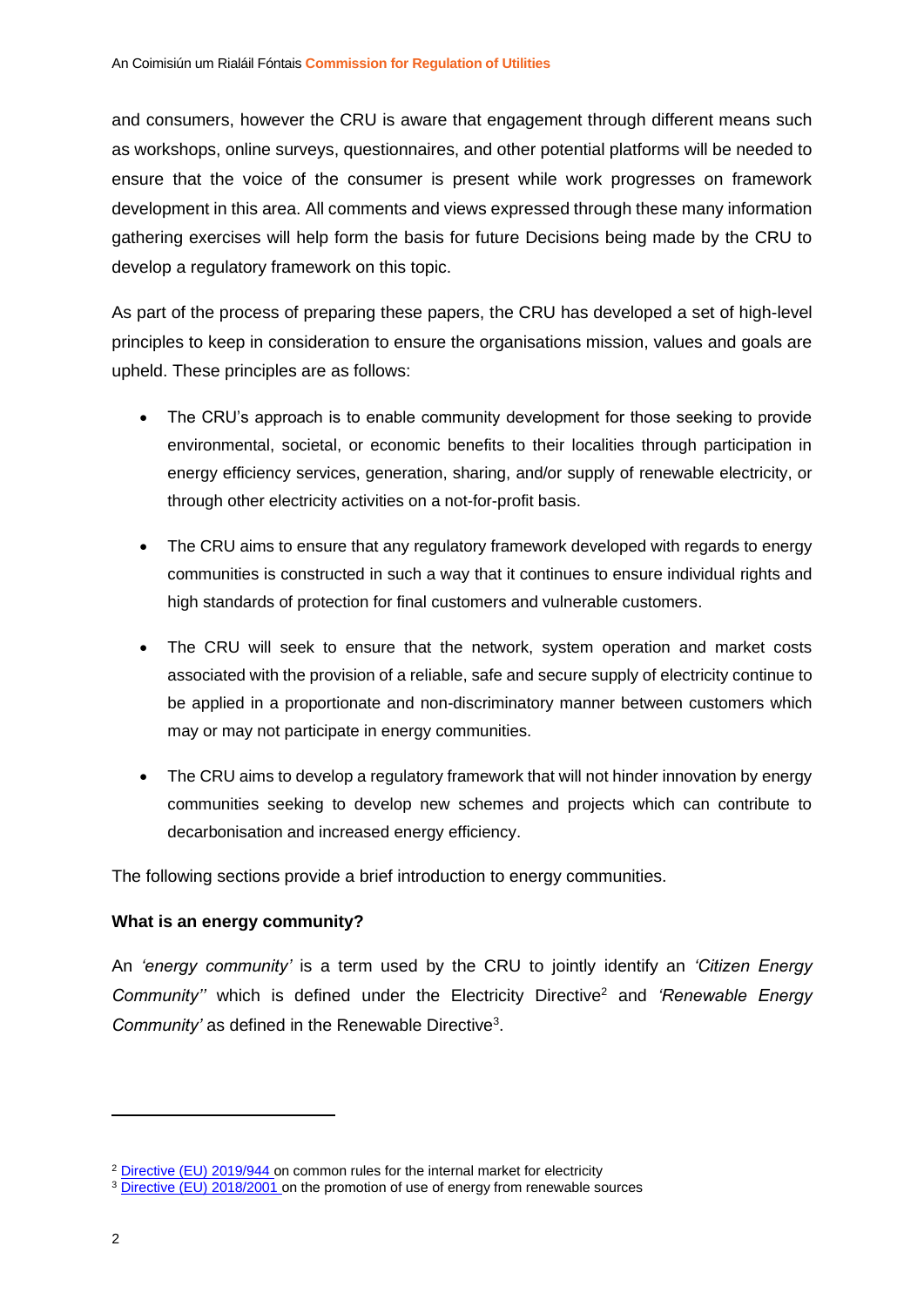Citizen Energy Communities in the Electricity Directive can be summarised as a group of consumers who jointly partake in electricity activities such as generation, supply, storage, energy-sharing or aggregation. Participation should be open and voluntary, and their primary purpose should not be for financial profits, but rather for environmental, economic or societal benefits. The Electricity Directive also has an optional provision that allow Member States the discretion to allow for partial ownership of the distribution grid by an energy community.

Renewable Energy Communities as defined in the Renewable Directive can partake in many of the same electricity activities as citizen energy communities, however there are some differences in their operational practices. For example, renewable energy communities do not have the optional provision of partial ownership of the Distribution Grid as is provided to citizen energy communities in the Electricity Directive.

Due to many of the overlapping rights, obligations and entitlements of these community groups, the CRU has considered that as means to progress implementation of the requirements in the Directives that they should be reviewed in tandem and a single regulatory framework could potentially encapsulate the activities of both types of communities.

#### **Are there already opportunities to be an energy community in Ireland?**

There is still extensive work to be undertaken to ensure that customers can avail of *all* the rights and entitlements outlined in the Electricity and Renewable Directive, however, there are some schemes currently active in Ireland which allow individual consumers to partake in some entitlements as outlined in the Directives.

For example, the SEAI initiated a programme that allows groups of like-minded individuals to form a community for the purpose of developing better knowledge on energy efficiency. These groups are referred to as Sustainable Energy Communities. Some of these communities have ambitions to pursue electricity activities and have placed bids to partake in community generation. These types of communities have been further labelled as Renewable Energy Communities for the purpose of participating in the RESS auctions. These communities are further defined in Section 3.2 of this paper.

#### **What initial considerations does the CRU have on energy communities?**

The CRU is committed to progressing the implementation of the Directives to encourage energy community participation in the electricity sector. Internal discussions have circulated around the benefits and risks which could arise as a result of increased consumer participation in energy communities. The CRU believes that consumers who participate in energy communities will be more inclined to actively manage their energy consumption and can help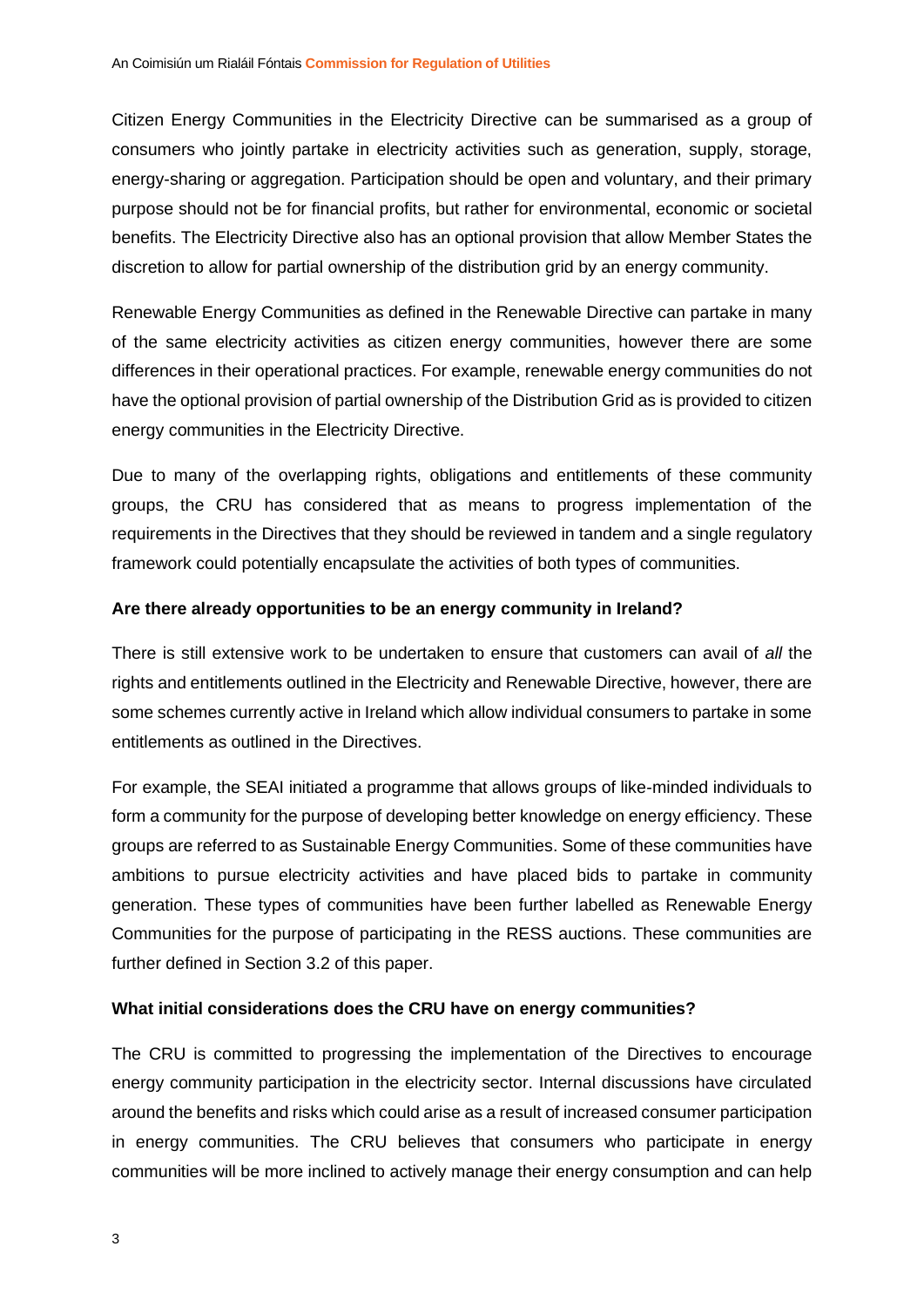to make a difference in Ireland's decarbonisation efforts, however there are additional risks pertaining to individual consumer rights which the CRU wishes to consider in this process.

There are many benefits to such consumer participation which could potentially outweigh the risks and the CRU notes that careful consideration will need to be given to introducing these new arrangements for energy communities as we continue to evolve the regulatory framework to meet our 2030 goals and longer term ambitions. These arrangements will be introduced in such a way to maintain the CRU's values and goals. As such the CRU still expects to maintain high standards of consumer protections and to ensure that system stability is maintained following the introduction of these new entitlements for active consumers.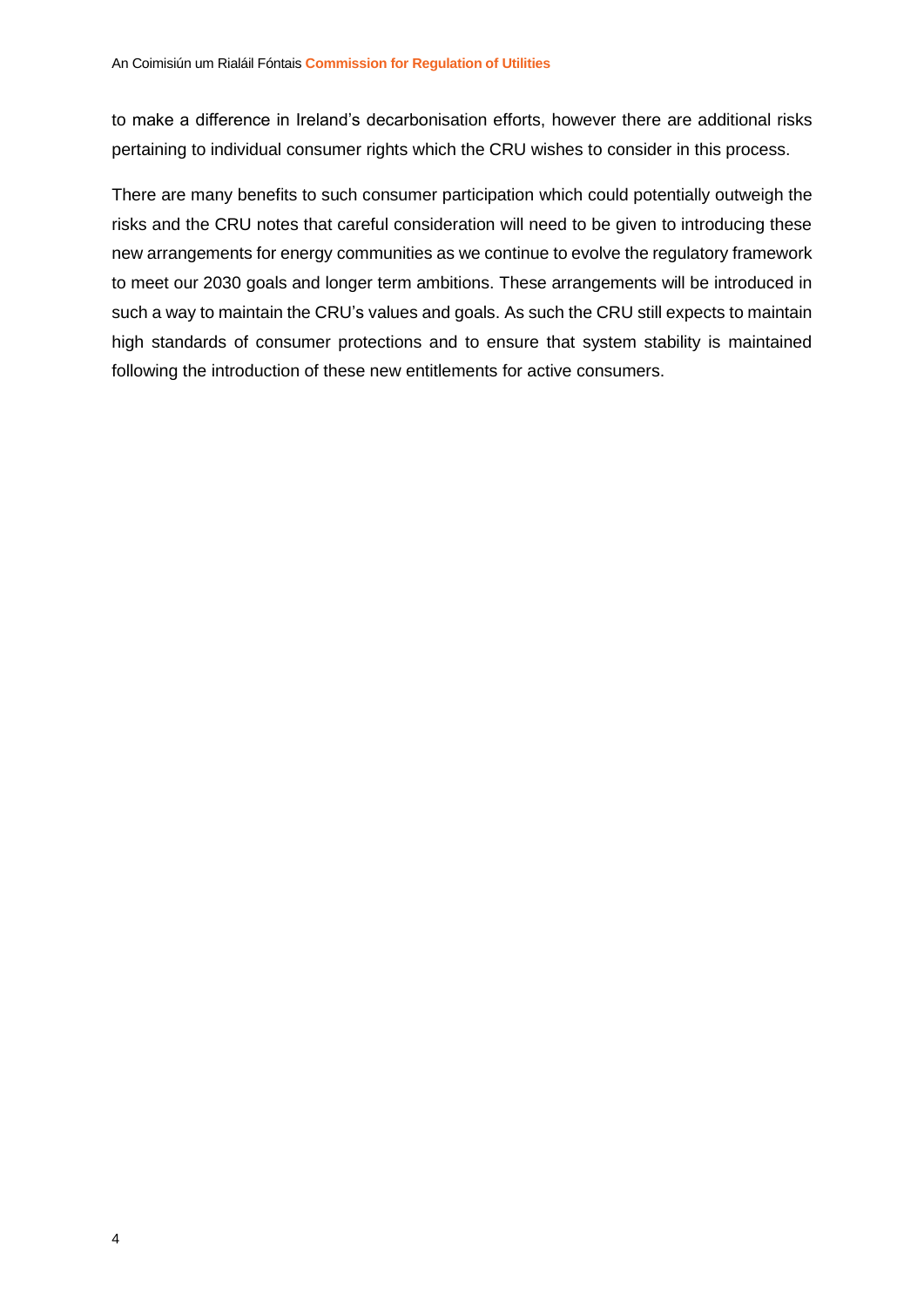## **CRU Mission Statement**

The Commission for Regulation of Utilities (CRU) is Ireland's independent energy and water regulator. The CRU's mission is to protect the public interest in Water, Energy and Energy Safety. The work of the CRU impacts every Irish home and business. The sectors we regulate underpin Irish economic competitiveness, investment and growth, while also contributing to our international obligations to address climate change.

The CRU is committed to playing its role to help deliver a secure, low carbon future at the least possible cost, while ensuring energy is supplied safely, empowered and protected customers pay reasonable prices and we deliver a sustainable, reliable and efficient future for energy and water. The CRU is guided by four strategic priorities that sit alongside the core activities we undertake to deliver on the public interest. These are:

- Deliver sustainable low-carbon solutions with well-regulated markets and networks
- Ensure compliance and accountability through best regulatory practice
- Develop effective communications to support customers and the regulatory process
- Foster and maintain a high-performance culture and organisation to achieve our vision

Further information on the CRU's role and relevant legislation can be found on the CRU's website at [www.cru.ie.](http://www.cru.ie/)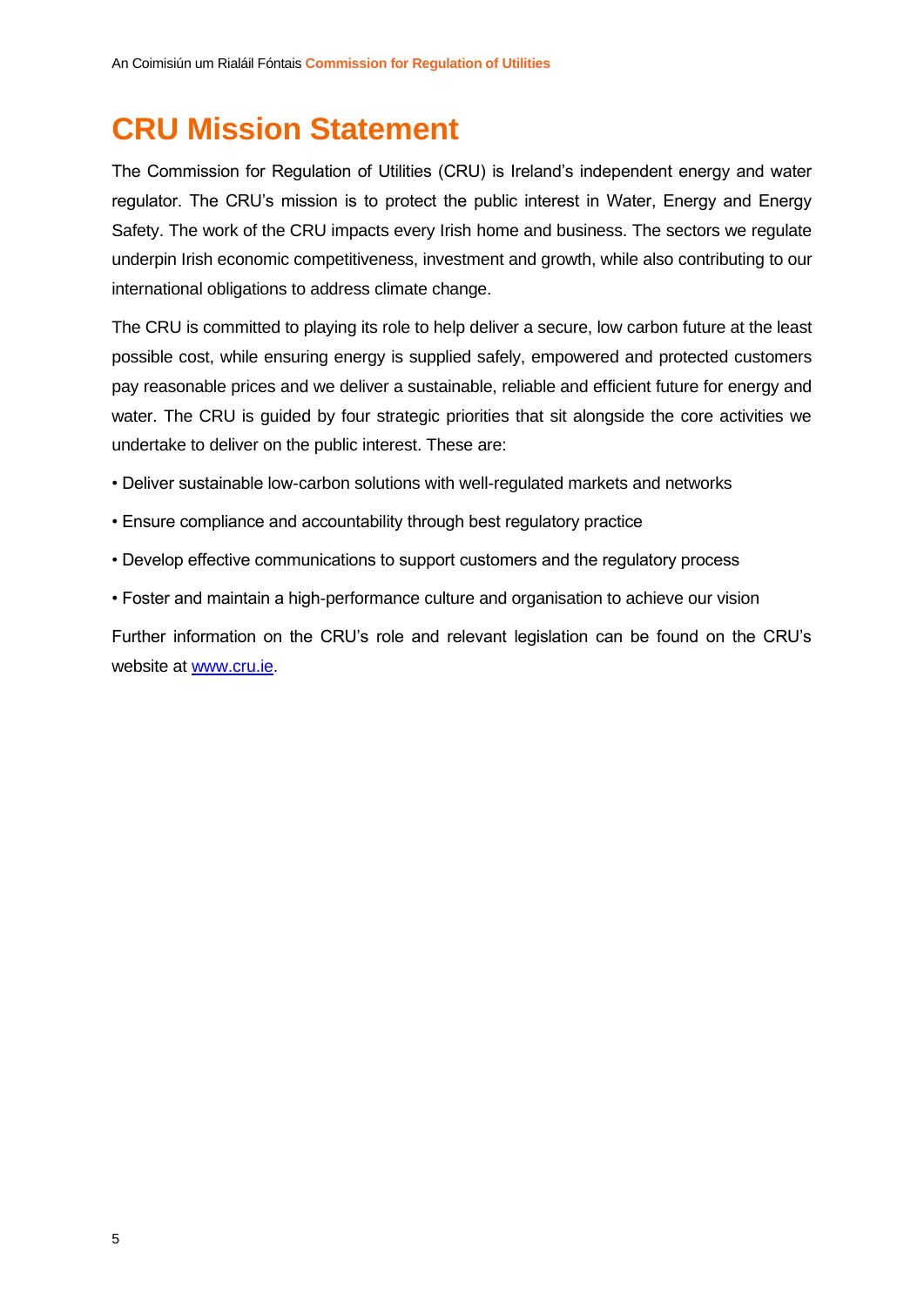## **Executive Summary**

This is one of two Calls for Evidence being published on topics relating to consumer empowerment under the Clean Energy Package. The second Call for Evidence (CRU/20098) deals with active consumers and jointly acting active consumers participation in the Irish electricity sector whereas the focus on this paper pertains to energy communities' participation in the Irish electricity sector. These two types of consumer groups have many overlapping right and entitlements, but also enough unique aspects that the CRU was of the view that two separate papers were needed to address all the relevant topics.

Of the eight legislative files of the Clean Energy Package, two of the Directives contain provisions for the empowerment of energy communities. This is to be brought about through requirements on Member States to facilitate a framework that easily enables participation by groups partaking in community schemes in electricity undertakings and in electricity markets.

Directive (EU) 2019/944 on common rules for the internal market for electricity<sup>4</sup> (the 'Electricity Directive') and Directive (EU) 2018/2001 on the promotion of the use of energy from renewable sources<sup>5</sup> (the 'Renewable Directive') both contain elements on consumer rights and empowerment through the promotion of use of electricity from renewable sources and encouragement for active participation in electricity markets.

The Electricity Directives introduces the concept of *'Citizen Energy Communities'* and similarly, the Renewable Directive defines *'Renewable Energy Communities.'* Both community groups are provided certain entitlements, rights and obligations which are further outlined in each of the Directives. However, there is a considerable amount of overlap with regards to the electricity activities in which they can partake in and on the provisions of fair and nondiscriminatory treatment. As a result, the CRU has considered that in order to progress the implementation of the requirements pertaining to citizen energy communities and renewable energy communities that they could be combined into a single workstream. As such, for the purpose of this publication, when jointly referring to citizen energy communities and renewable energy communities, the term *'energy communities* will be used.

This Call for Evidence is one channel which is being used to obtain feedback by industry participants, service providers and potential energy communities. The CRU may also consider surveys and engagement with consumer groups to obtain further views and insights which will

<sup>4</sup> [Directive \(EU\) 2019/944](https://eur-lex.europa.eu/legal-content/EN/TXT/PDF/?uri=CELEX:32019L0944&from=EN) on common rules for the internal market of electricity

<sup>&</sup>lt;sup>5</sup> [Directive \(EU\) 2018/2001](https://eur-lex.europa.eu/legal-content/EN/TXT/PDF/?uri=CELEX:32018L2001&from=EN) on the promotion of use of energy from renewable sources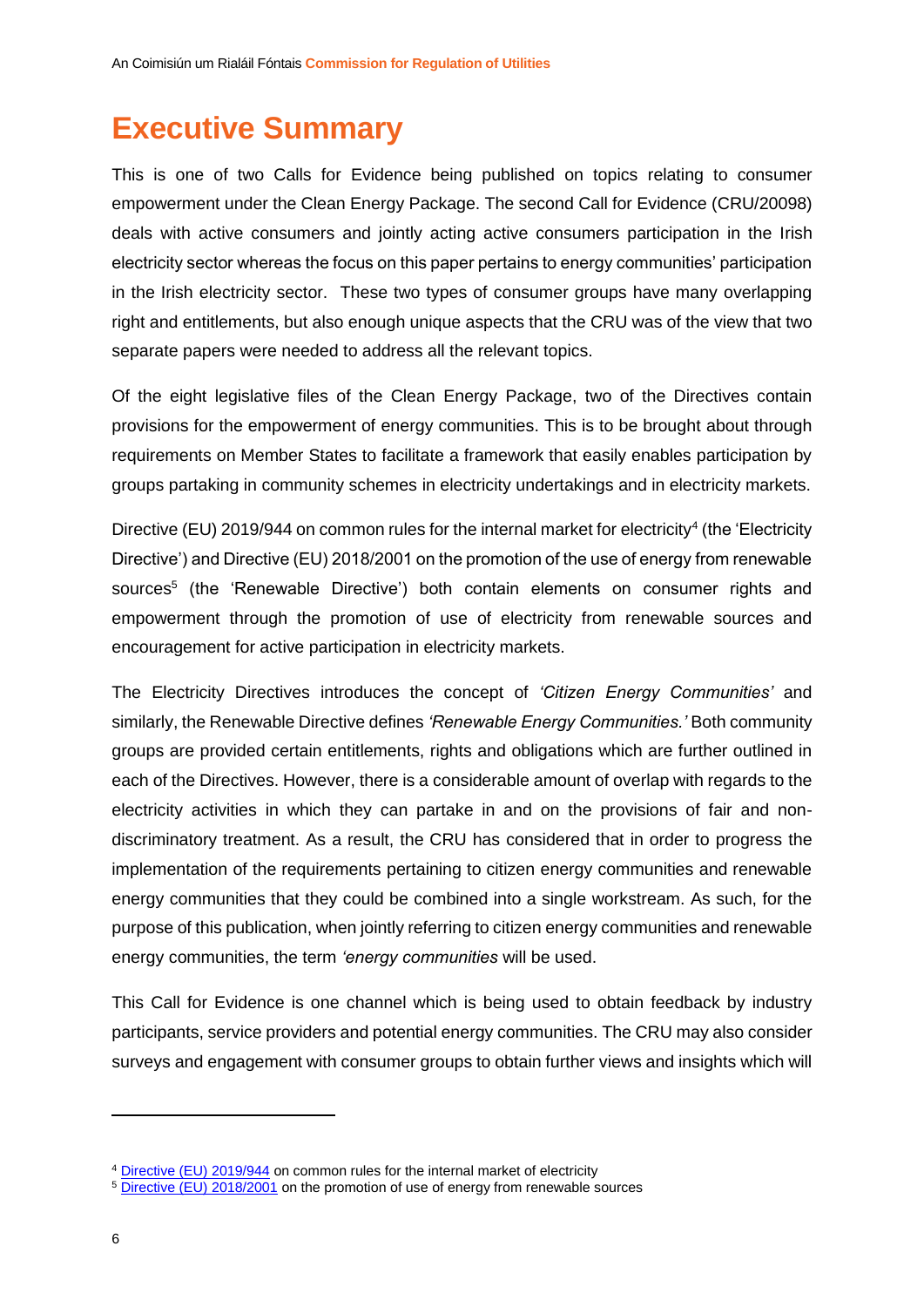provide benefit during this information gathering period to input to the development of the framework.

The purpose of this information gathering exercise is two-fold. Firstly, the information will support the CRU's engagement with DCCAE on the transposition exercise. The information gathered through this process will allow the CRU to consider the long-term development of these concepts when advising the Department on the best approach to transposing the requirements of the Directive into Irish law. Secondly, the information gathered through this process, will allow the CRU to begin planning further work in these areas – based on transposition of the Directives into Irish law. However, it is important to stress, that the CRU will not necessarily be in a position to put in place new frameworks to support these new entities or types of participation in the absence of the vires to do so, provided for through the legislation.

This paper is intended to initiate the conversation on energy communities with interested industry participants, service providers and potential energy communities to understand their initial interests and considerations on the topics and to present the CRU initial considerations with regards to active consumers.

It also aims to highlight the need for open communication between the regulator, industry and potential energy communities. This communication and transparency are anticipated to lead to more informed consumers that will be aware of their actions and knowledgeable of new technologies that will eventually help shape the energy transition needed to obtain Ireland's decarbonisation goals.

The CRU is aiming to ensure that all interested consumers can undertake the electricity activities outlined in the Directives while experiencing proportionate and non-discriminatory procedures and practices. The entitlements in the legislation are aimed at everyday consumers who are willing to contribute to decarbonisation efforts in Ireland, and as such they will be engaged in activities which do not serve as their primary income and would be considered outside of the scope of their primary profession. This highlights the necessity of open communication and transparency in order to reduce the knowledge gap between service providers, industry and the willing energy community.

Section 4 of this paper provides a series of considerations that the CRU has developed following its initial review of the legislation and following several internal discussions on the topic. The considerations have led to a series of questions which are provided in the table below.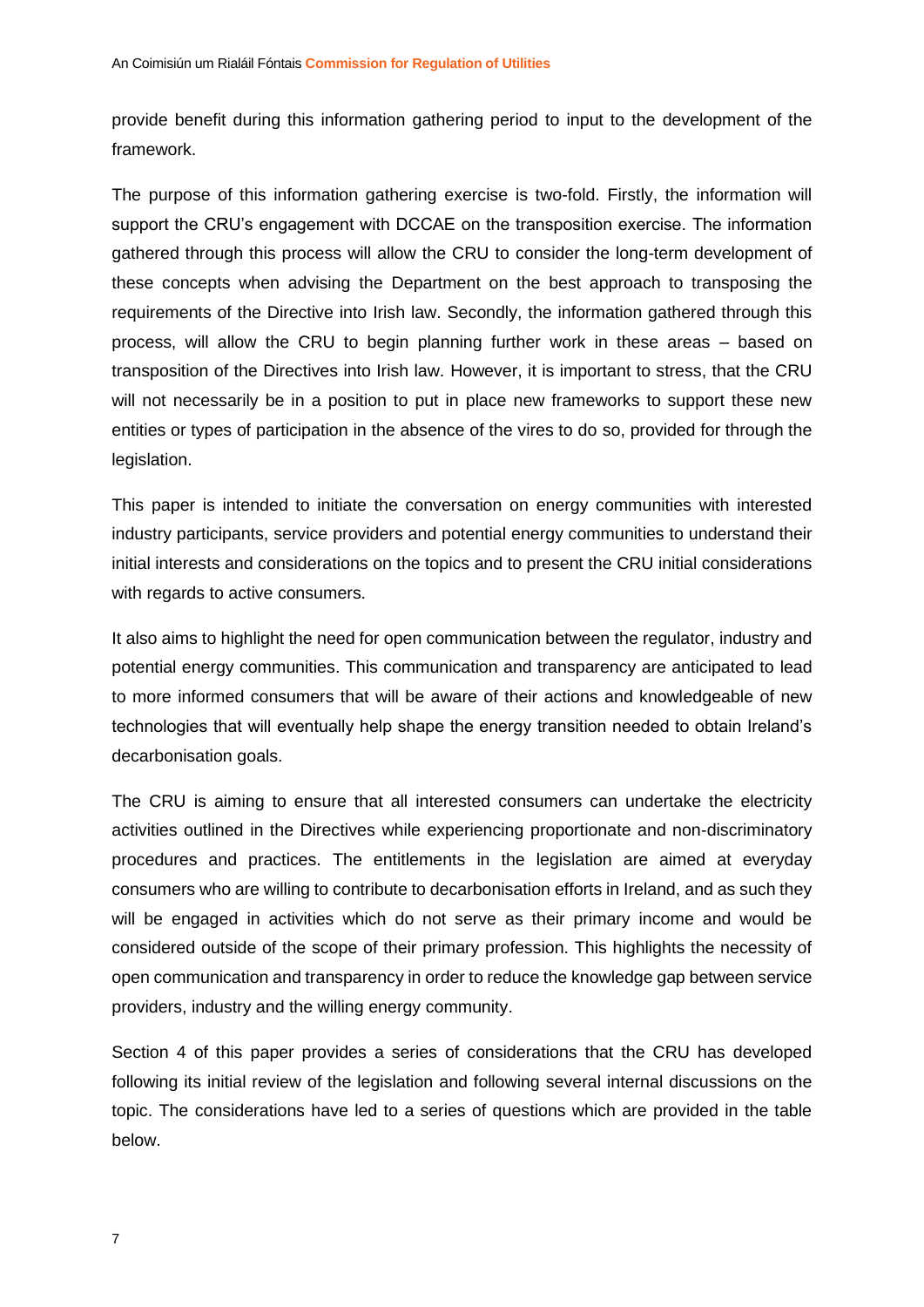| No.            | <b>Question for Feedback</b>                                                                                                                                                                                                 |
|----------------|------------------------------------------------------------------------------------------------------------------------------------------------------------------------------------------------------------------------------|
| $\mathbf{1}$   | What consumer benefits do you see from enhancing participation by energy<br>communities in the electricity sector?                                                                                                           |
| $\mathbf{2}$   | What network/system benefits do you see from enhancing participation by energy<br>communities?                                                                                                                               |
| $\mathbf{3}$   | What electricity activities do you think will be the most progressed by energy<br>communities? (e.g. generation, supply, distribution system management, energy<br>sharing/trading, storage, etc.)                           |
| 4              | What regulatory barriers currently exist that inhibit further development of energy<br>communities in Ireland, and do you have any recommendations on alternative<br>arrangements which could facilitate better development? |
| $5\phantom{1}$ | How should individual consumer rights in energy communities be protected?                                                                                                                                                    |
| 6              | What are the benefits and risks that could arise from the introduction of virtual energy<br>sharing platforms?                                                                                                               |
| $\overline{7}$ | What technical or consumer protection concerns may arise from energy community<br>ownership of segments of the distribution grid?                                                                                            |
| 8              | What types of activities do you envisage that energy communities would seek third-<br>party assistance for? (e.g. Installation of generation facilities, data monitoring,<br>operation, management, etc.)                    |
| 9              | What regulatory oversight should be applied to third-party service providers to ensure<br>energy communities are protected against such risks as information asymmetry?                                                      |
| 10             | What types of updates to the current market arrangements are needed to enable<br>aggregators to participate in Ireland's electricity sector independently of suppliers?                                                      |
| 11             | How does the current regulatory regime need to change to allow for proportionate<br>oversight and monitoring of energy communities?                                                                                          |
| 12             | How should the energy community be defined to enable the application of a<br>proportionate ruleset?                                                                                                                          |

The CRU welcomes feedback on these questions as well as any other comments or suggestions on the topic of energy communities from interested respondents. Responses may be submitted until 25 September 2020 and can be emailed to the Clean Energy Package Team at [CEPinfopapers@cru.ie.](mailto:CEPinfopapers@cru.ie)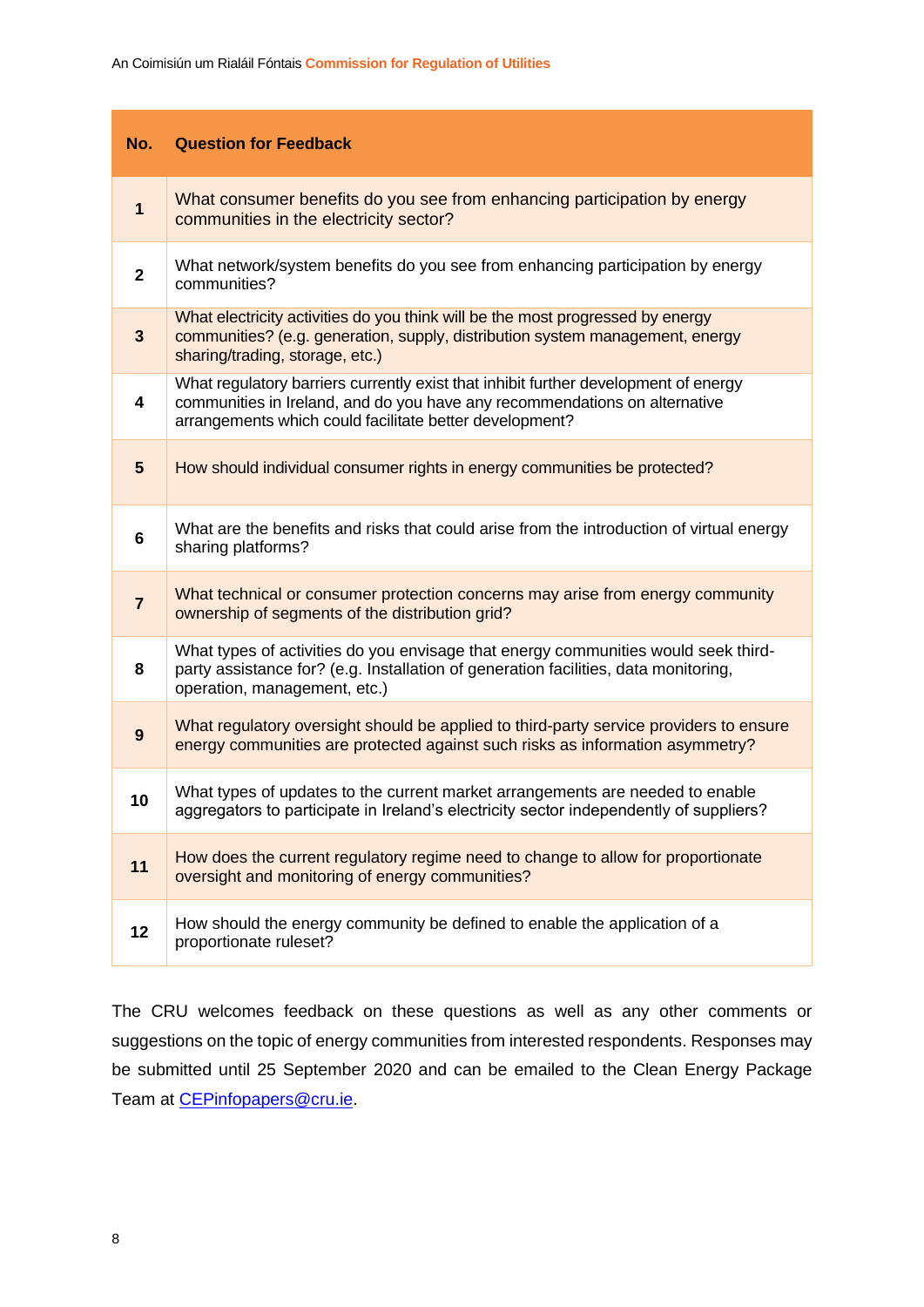## <span id="page-9-0"></span>**Table of Contents**

|    | 1.1    |  |                                                                   |  |
|----|--------|--|-------------------------------------------------------------------|--|
|    | 1.2    |  |                                                                   |  |
|    | 1.3    |  |                                                                   |  |
|    |        |  |                                                                   |  |
|    | 2.1    |  |                                                                   |  |
|    | 2.2    |  |                                                                   |  |
|    | 2.3    |  |                                                                   |  |
|    |        |  |                                                                   |  |
|    | 3.1    |  |                                                                   |  |
|    | 3.2    |  |                                                                   |  |
|    | 3.2.1  |  |                                                                   |  |
|    | 3.2.2  |  |                                                                   |  |
|    | 3.2.3  |  |                                                                   |  |
|    |        |  |                                                                   |  |
|    | 4.1    |  |                                                                   |  |
|    | 4.1.1  |  |                                                                   |  |
|    | 4.1.2  |  |                                                                   |  |
|    | 4.1.3  |  |                                                                   |  |
|    | 4.1.4  |  |                                                                   |  |
|    | 4.1.5  |  |                                                                   |  |
|    | 4.1.6  |  |                                                                   |  |
|    | 4.1.7  |  | Industry view on distribution management/cooperation with DSO  26 |  |
|    | 4.1.8  |  |                                                                   |  |
|    | 4.1.9  |  |                                                                   |  |
|    | 4.1.10 |  |                                                                   |  |
|    | 4.2    |  |                                                                   |  |
| 5. |        |  |                                                                   |  |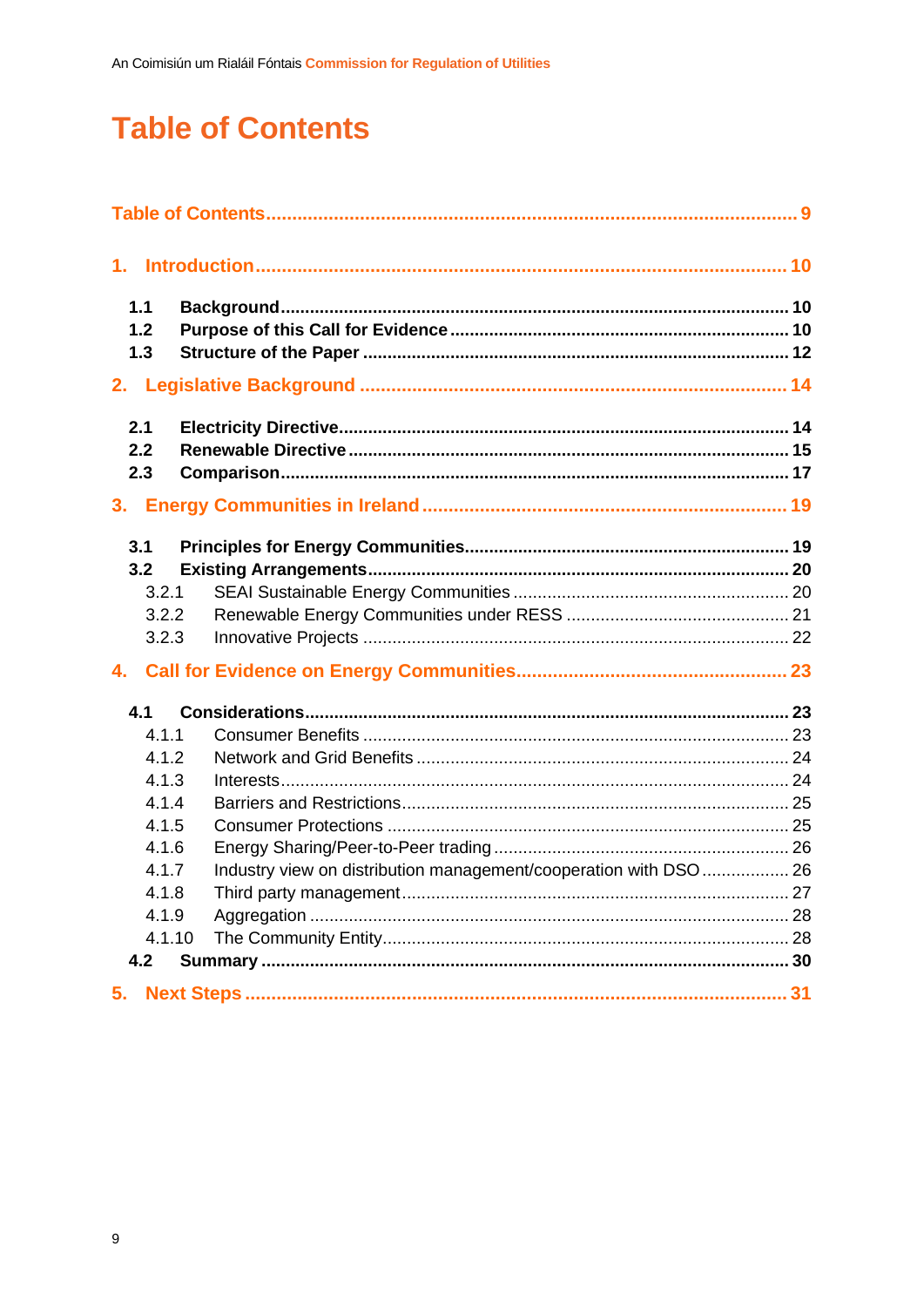## <span id="page-10-0"></span>**1. Introduction**

### <span id="page-10-1"></span>**1.1 Background**

The eight legislative files which comprise the Clean Energy for all Europeans Package (CEP) are currently being implemented in Member States throughout the EU. Of the eight legislative files, two of the Directives contain provisions for the empowerment of individuals and jointly acting groups, through requirements on Member States to facilitate a framework that easily enables participation by these individuals and groups in electricity undertakings and in electricity markets.

Directive (EU) 2019/944 on common rules for the internal market for electricity (the 'Electricity Directive') and Directive (EU) 2018/2001 on the promotion of the use of energy from renewable sources (the 'Renewable Directive') both contain elements on consumer rights and empowerment through the promotion of use of electricity from renewable sources and encouragement for active participation in electricity markets.

The contents of the Directives are to be applied by Member States through transposition of the documents into national law. The Department for Communication, Climate Action and Environment (DCCAE) is responsible for the transposition, subject to input from the relevant regulatory bodies, such as the CRU. The deadline for the transpositions of the Electricity Directive and Renewable Directive are 31 December 2020 and 30 June 2021 respectively. Most of the articles in each of the Directives are to apply directly following the transposition of the documents.

Contained in the articles in each of the Directives are the requirements and obligations to facilitate participation by energy communities. These are defined as 'citizen energy communities' (CECs) in the Electricity Directive and 'renewable energy communities' (RECs) in the Renewables Directive. For the purpose of this document, the CRU will use the term 'energy communities' when referring to both CECs and RECs.

### <span id="page-10-2"></span>**1.2 Purpose of this Call for Evidence**

The purpose of this document is to discuss the requirements, the rights, obligations, risks and other considerations for participation by energy communities in an Irish context. The CRU is interested in industry considerations around this topic to determine levels of interest as well as concerns industry may have which might deter development in this area. This information will feed into CRU's consideration on the framework to be put in place to comply with the Directive and inform the CRU's engagement with DCCAE on the transposition exercise.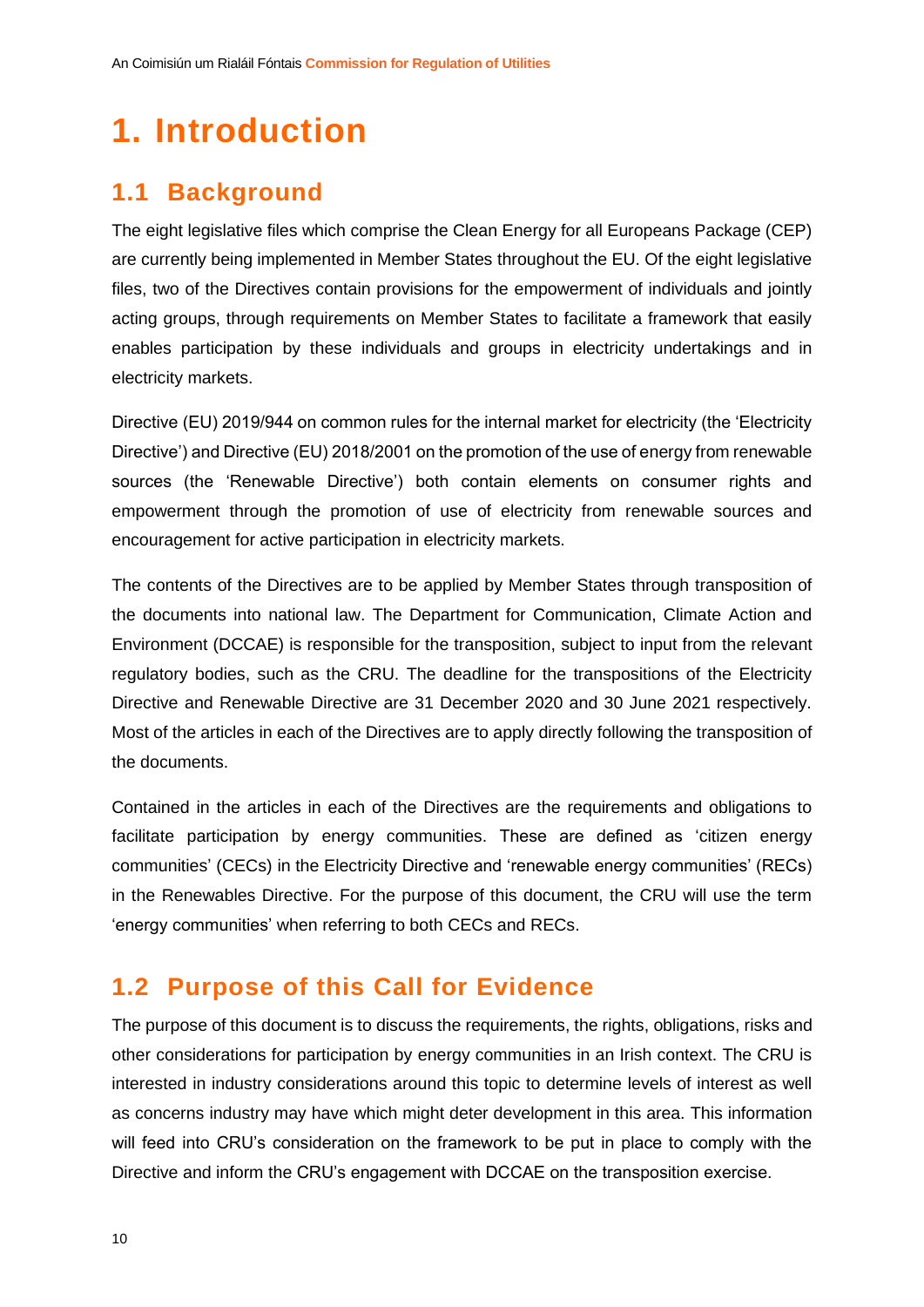The CRU aims to involve as many participants as possible in the discussions on active consumers and energy communities and this Call for Evidence is one way that the CRU hopes to engage stakeholders to obtain their views on the subject. The CRU also plans to obtain consumer feedback through alternative means, such as through the Consumer Stakeholder Group<sup>6</sup> .

The complex nature of the topics on active consumers and energy communities means that the traditional ways that the CRU engages with stakeholders through Consultations and stakeholder events may not be suitable to reach all consumer groups the CRU would like to receive feedback from. These Calls for Evidence are the initial step to engage with the market and consumers, however the CRU is aware that engagement through different means such as workshops, online surveys, questionnaires, and other potential platforms will be needed to ensure that the voice of the consumer is present while work progresses on framework development in this area.

All comments and views expressed through these many information gathering exercises will help form the basis for future Decisions being made by the CRU to enhance the current regulatory framework to meet the criteria required under the Directives.

This specific information gathering exercise aims to achieve two goals. Firstly, the information will support the CRU's engagement with DCCAE on the transposition exercise. The information gathered through this process will allow the CRU to consider the long-term development of these concepts when advising the Department on the best approach to transposing the requirements of the Directive into Irish law. Secondly, the information gathered through this process, will allow the CRU to begin planning further work in these areas – based on transposition of the Directives into Irish law. However, it is important to stress, that the CRU will not necessarily be in a position to put in place new frameworks to support these new entities or types of participation in the absence of the vires to do so, provided for through the legislation.

This paper is intended to initiate the conversation on energy communities with interested industry participants and service providers to understand their initial interests and considerations on the topics and to present the CRU initial considerations in this area.

<sup>&</sup>lt;sup>6</sup> The Consumer Stakeholder Group (CSG) is comprised of groups and entities which engage with the CRU to discuss matters relating to consumer interests. These meetings occur quarterly and serve as a platform for representatives from consumer interest groups to directly raise issues and concerns under the CRU's remit with the CRU.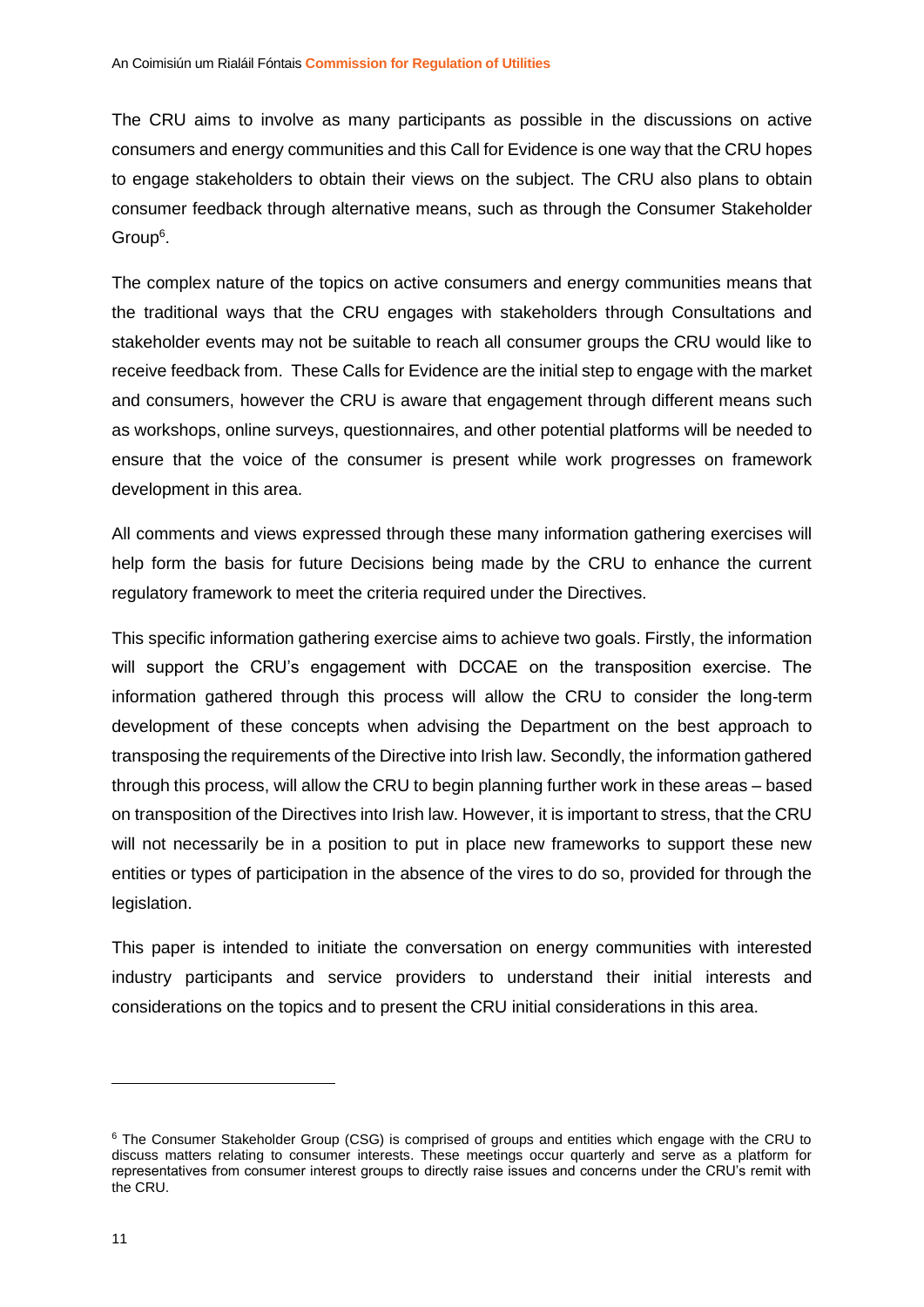It also aims to highlight the need for open communication between the regulator, industry and energy communities. This communication and transparency are anticipated to give way to more informed consumers that will be aware of their actions and knowledgeable of new technologies that will eventually help shape the energy transition needed to obtain Ireland's decarbonisation goals.

The CRU is aiming to ensure that all interested consumers can undertake the electricity activities outlined in the Directives while experiencing proportionate and non-discriminatory procedures and practices. The entitlements in the legislation are aimed at everyday consumers who are willing to contribute to decarbonisation efforts in Ireland, and as such they will be engaged in activities which do not serve as their primary income and would be considered outside of the scope of their primary profession. This highlights the necessity of open communication and transparency in order to reduce the knowledge gap between service providers, industry and the willing energy community.

### <span id="page-12-0"></span>**1.3 Structure of the Paper**

There are questions presented at the end of this paper which address the CRU's initial considerations on the topic of energy communities for which feedback is requested by interested stakeholders' and industry participants. However, the CRU welcomes any further comments beyond the answers to these questions with regards to these topics as this paper is intended to be an initial communication to open the discussion around development of active customers and renewable self-consumers.

The paper will be structured as follows:

- Section 2 will provide definitions from each of the Directives on energy communities and a brief description of the rights and obligations of each of the customer groups.
- Section 3 will highlight some existing arrangements and projects which could be considered to meet the objectives of energy communities in the Directives.
- Section 4 will address some initial concerns the CRU has on the development of a framework around participation by energy communities, with a primary focus on regulatory barriers and customer protection.
- Section 5 outlines next steps to be taken by the CRU to progress with their assistance on the transposition of the Directives into Irish Law, and subsequently the development of a regulatory framework around participation energy communities.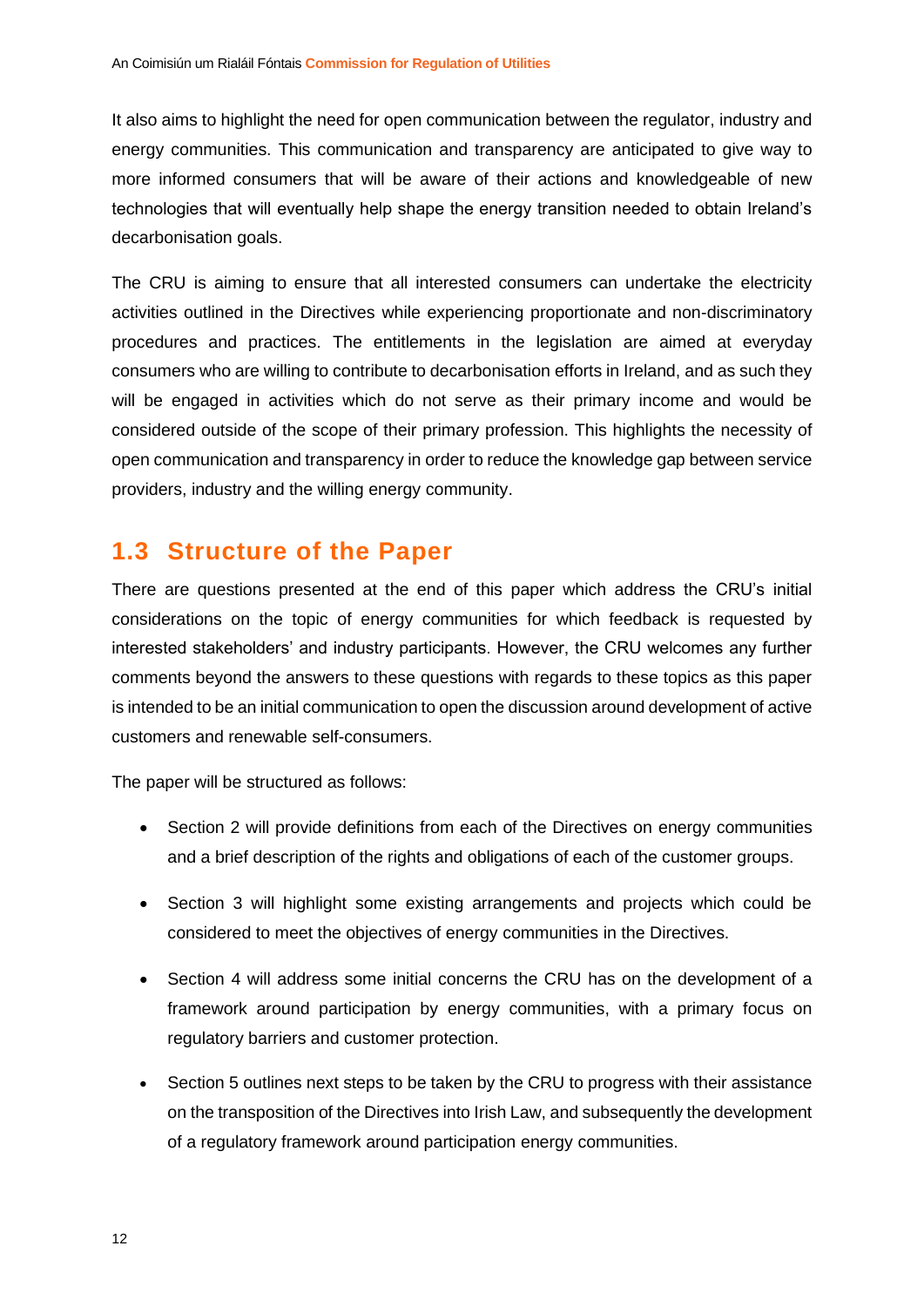Please note that this paper has been published in parallel with a Call for Evidence/Information Paper on active consumer and jointly acting active consumer development (CRU20098). There is a significant amount of overlap on the two topics, however, the CRU is aware that certain stakeholders may only be interested in responding on one topic rather than both.

Respondents who seek to respond to both papers are kindly requested to submit two separate responses for each topic. Responses may be published to allow for information sharing between respondents on these topics, however any respondents who wish for their submissions to be kept private should mark their responses as confidential. Submissions are requested to be submitted by 25 September 2020 and may be submitted to the Clean Energy Package Team at [CEPinfopapers@cru.ie.](mailto:CEPinfopapers@cru.ie)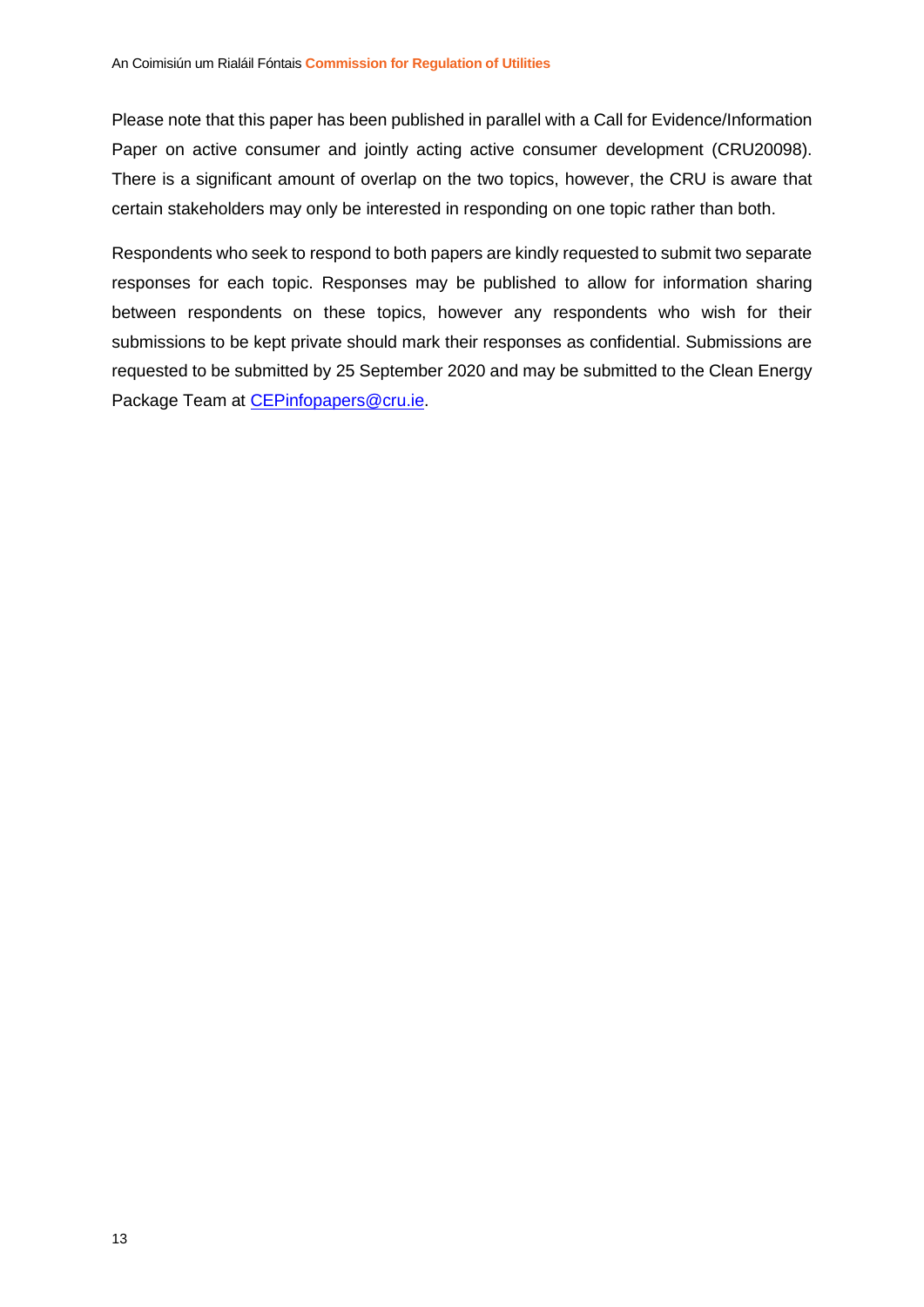## <span id="page-14-0"></span>**2. Legislative Background**

## <span id="page-14-1"></span>**2.1 Electricity Directive**

The Electricity Directive has the following definition for citizen energy communities (CECs);

*'citizen energy community' means a legal entity that;*

- *(a) Is based on voluntary and open participation and is effectively controlled by members or shareholders that are natural persons, local authorities, including municipalities, or small enterprises;*
- *(b) Has for its primary purpose to provide environmental, economic or social community benefits to its members or shareholders or to the local areas where it operates rather than to generate financial profits; and*
- *(c) May engage in generation, including from renewable sources, distribution, supply, consumption, aggregation, energy storage, energy efficiency services or charging services for electric vehicles or provide other energy services to its members or shareholders<sup>7</sup> .*

Article 16<sup>8</sup> of the Electricity Directive sets out the requirements for Member States to develop an enabling framework that facilitates the development of citizen energy communities. It sets out the rights, requirements and obligation to be applied to CECs. Specifically, it states that:

- Participation in CECs is open and voluntary, and members are to be provided normal switching procedures should they choose to leave the community,
- Members shall not lose their individual rights and obligations as individual customers,
- CECs shall be enabled to cooperate with the distribution system operator (DSO), who shall be fairly compensated to facilitate electricity transfers within the community, and
- CECs shall be provided non-discriminatory, fair, proportionate and transparent procedures with regards to registration and licencing and shall be subject to fair and proportionate network charges, which will enable them to contribute in a balanced way to the overall cost sharing of the system.

Furthermore, Member states are required to ensure that CECs are provided the following rights and adhere to the following obligations;

<sup>7</sup> [Article 2\(11\)](https://eur-lex.europa.eu/legal-content/EN/TXT/PDF/?uri=CELEX:32019L0944&from=EN#page=16) Definitions of Directive (EU) 2019/944

<sup>8</sup> [Article 16](https://eur-lex.europa.eu/legal-content/EN/TXT/PDF/?uri=CELEX:32019L0944&from=EN#page=27) Citizen Energy Communities of Directive (EU) 2019/944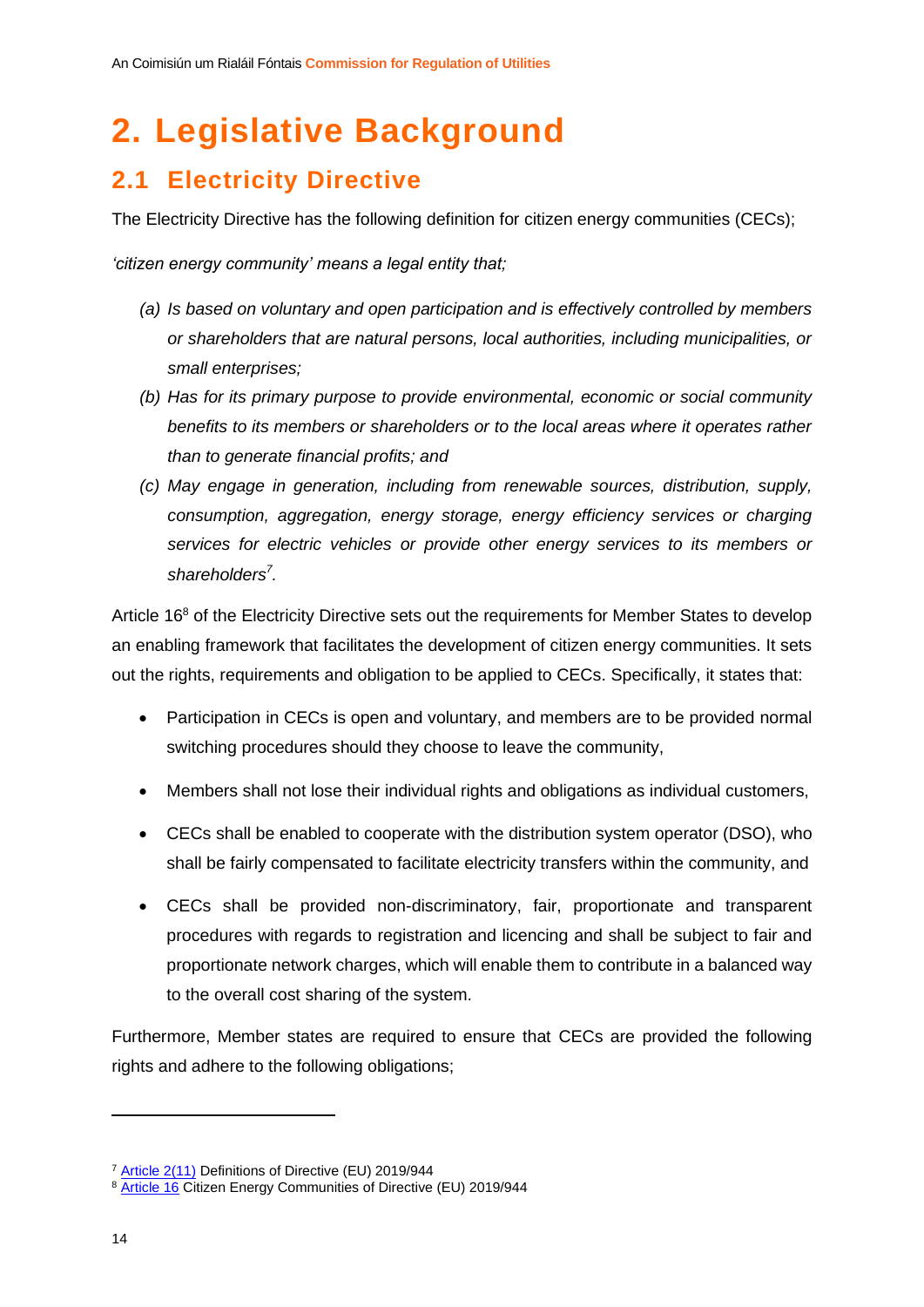- CECs should be able to access all electricity markets, either directly or through aggregation,
- While undertaking electricity activities as final customers, producers, suppliers, DSOs or other market participants, CECs should be treated in a non-discriminatory and proportionate manner,
- CECs are to be financially responsible for the imbalances they cause to the electricity system, such that they, or a delegated representative are considered balance responsible parties<sup>9</sup>,
- With regards to consumption and self-generated electricity, CECs shall be subject to cost reflective network charges for electricity consumed from and exported onto the grid,
- CECs are entitled to the sharing of electricity which is produced by production units owned by the community, subject to members being able to retain their rights as individuals.

There are also optional provisions outlined in the Article which the Member State may provide for which pertain to cross-border participation and partial ownership of the distribution system. As of now, the CRU is not anticipating on pursuing the optional provisions with regards to cross-border participation in part due to its geographic location and lack of interconnection with other EU Member States.

Furthermore, the CRU is aware the advancement needed of the distribution system to enable the optional provisions around particle ownership of the distribution network and is considering waiting to apply these requirements until such time the distribution grid is capable of segmented ownership of the distribution system.

### <span id="page-15-0"></span>**2.2 Renewable Directive**

The Renewable Directive also contains a definition pertaining to energy communities and outlines considerations for Member States to adhere to when developing frameworks around this topic. In this Directive, energy communities are defined as Renewable Energy Communities and have the following attributes;

*'Renewable energy community' means a legal entity;*

*(a) Which, in accordance with the applicable national law, is based on open and voluntary* 

<sup>&</sup>lt;sup>9</sup> [SEM-20-027](https://www.semcommittee.com/sites/semc/files/media-files/SEM-20-027%20Information%20Paper%20on%20Balance%20Responsibility%20in%20the%20SEM.pdf) Information Paper on Balance Responsibility in the SEM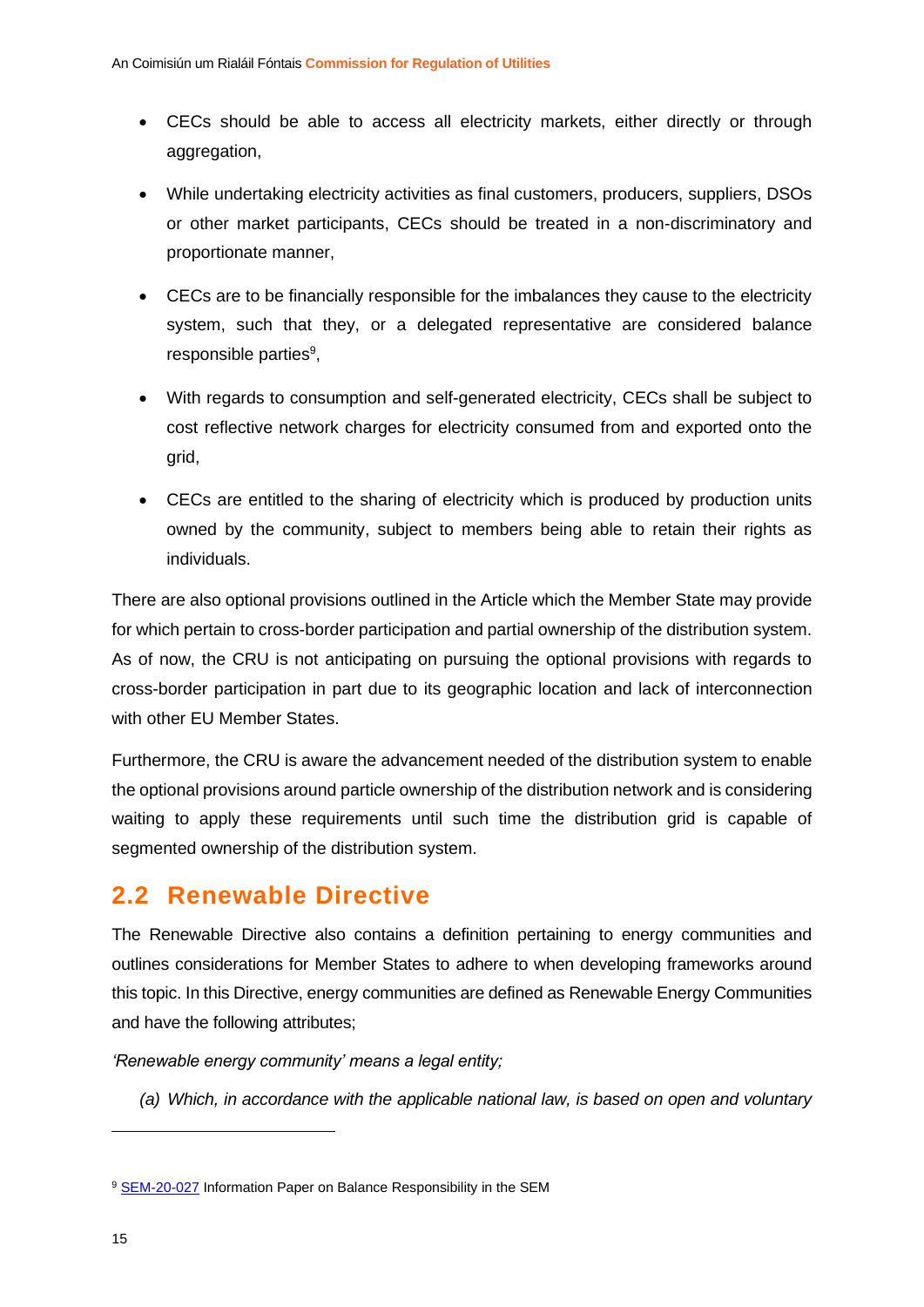*participation, is autonomous, and is effectively controlled by shareholders or members that are located in the proximity of the renewable energy projects that are owned and developed by that legal entity;*

- *(b) The shareholders or members of which are natural persons, SMEs or local authorities, including municipalities;*
- *(c) The primary purpose of which is to provide environmental, economic or social community benefits for its shareholders or members or for the local areas where is operates, rather than financial profits.*

In a similar fashion to the Electricity Directive, the Renewable Directive contains an article which outlines rights, requirements and obligations associated with the development of renewable energy communities (RECs). Specifically, Article 22<sup>10</sup> states that RECs are entitled to:

- Produce, consume, store and sell renewable energy (including through power purchase agreements;
- Share the energy which is generated by the production units owned by the REC, subject to members being able to retain their rights as individuals, and
- Access all electricity markets either directly or through aggregation.

Further to outlining the entitlements for RECs, the Article continues to place an obligation on the Member State to develop an enabling framework for the development of RECs which contains at a minimum the following criteria -

- Removal of unjustified administrative and regulatory barriers;
- RECs which undertake electricity activities such as supply, aggregation, etc. are subject to the provisions relevant for such activities (e.g. licensing and contractual requirements);
- The relevant DSO shall be required to cooperate with the REC for the purpose of facilitating energy transfers within the community;
- RECs shall be provided non-discriminatory, fair, proportionate and transparent procedures with regards to registration and licencing and shall be subject to fair and proportionate network charges, which will enable they contribute in a balanced way to the overall cost sharing of the system;

<sup>&</sup>lt;sup>10</sup> [Article 22](https://eur-lex.europa.eu/legal-content/EN/TXT/PDF/?uri=CELEX:32018L2001&from=EN#page=40) Renewable Energy Communities of Directive (EU) 2018/2001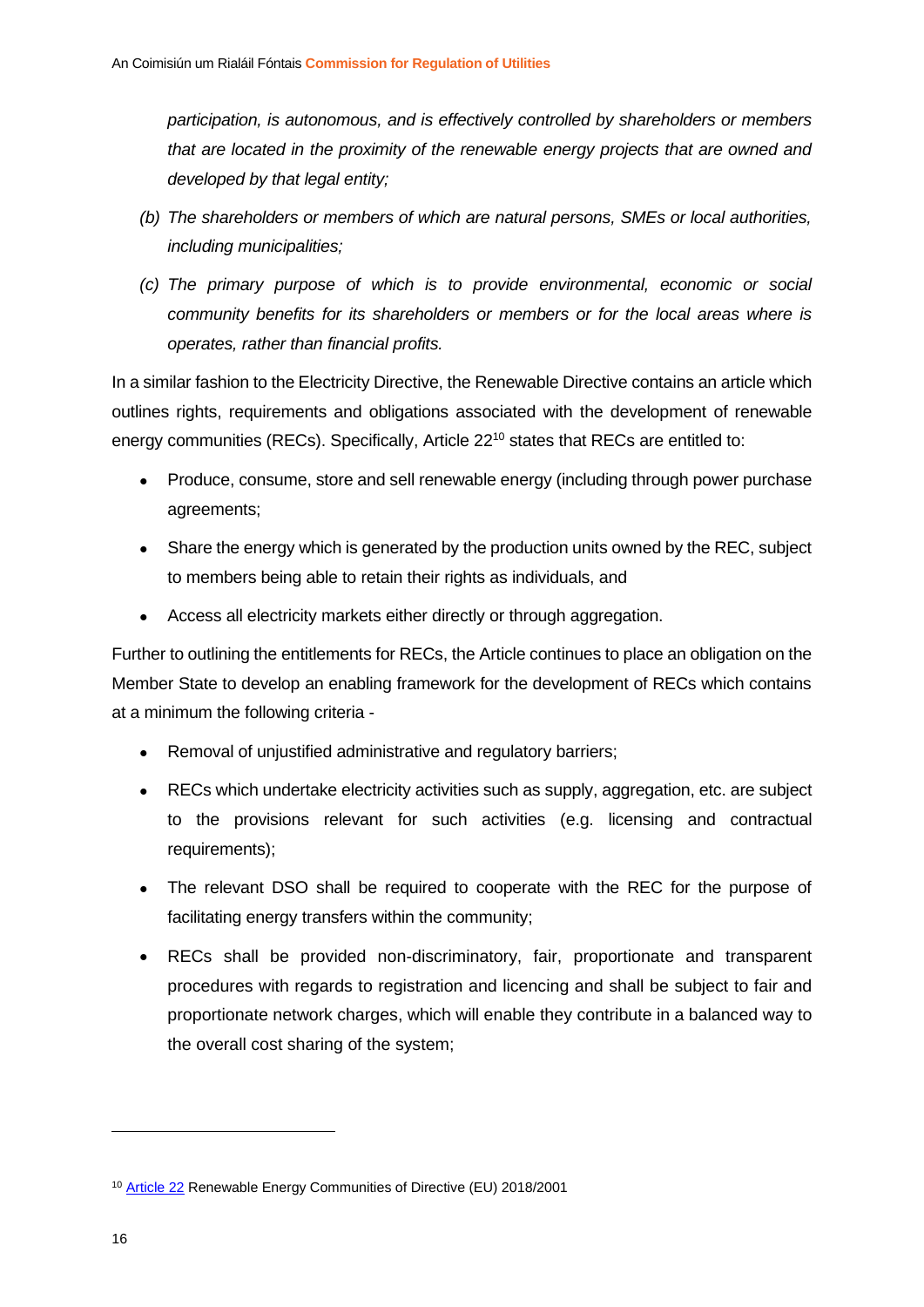- While undertaking electricity activities as final customers, producers, suppliers, DSOs or other market participants, RECs should be treated in a non-discriminatory and proportionate manner;
- Participation in RECs shall be available to all customers, including low-income and vulnerable customers, and tools to facilitate access to information and finances are available;
- Regulatory support and capacity building support is to be provided to public authorities in enabling and setting up RECs; and,
- A set of rules is developed and set in place to ensure non-discriminatory treatment of customers participating in RECs.

The article also contains an optional provision for Member States to allow cross-border participation in RECs, however the CRU has the same considerations with regards to this provisions as it does for the same provision in the Electricity Directive, such that this provision may be delayed in implementation or not implemented at all.

### <span id="page-17-0"></span>**2.3 Comparison**

There is considerable overlap on the regulatory requirements for the development of CECs and RECs, such that they can be considered within a single workstream. As a means to begin assessing a framework which facilitates the development of energy communities, it is first necessary to clarify what form energy communities might take, and then what roles may they fulfil, what rights and responsibilities are to be applied which may be the same or different than the rights and responsibilities of traditional market participants in those roles, and most importantly, what protections are in place for the participants in that community.

The table below breaks down the roles which an energy community can fulfil and compares the rights and responsibilities on communities across the Electricity Directive and Renewables Directive.

| <b>Right/Requirement</b>                                                                                            | <b>CEC</b>                                       | <b>REC</b>              |
|---------------------------------------------------------------------------------------------------------------------|--------------------------------------------------|-------------------------|
| <b>Generation:</b>                                                                                                  | Allowed                                          | Allowed                 |
| Right to non-discriminatory licencing procedures,<br>registration procedures and cost-reflective network<br>charges | Х                                                | X                       |
| <b>Balance responsible</b>                                                                                          | X                                                | X                       |
| <b>Distribution:</b>                                                                                                | <b>Member</b><br>State (MS)<br><b>Discretion</b> | <b>Not</b><br>Mentioned |
| Right to own, establish, lease and manage a distribution<br>network                                                 | If MS allows                                     |                         |
| Right to an agreement with the DSO                                                                                  | If MS allows                                     |                         |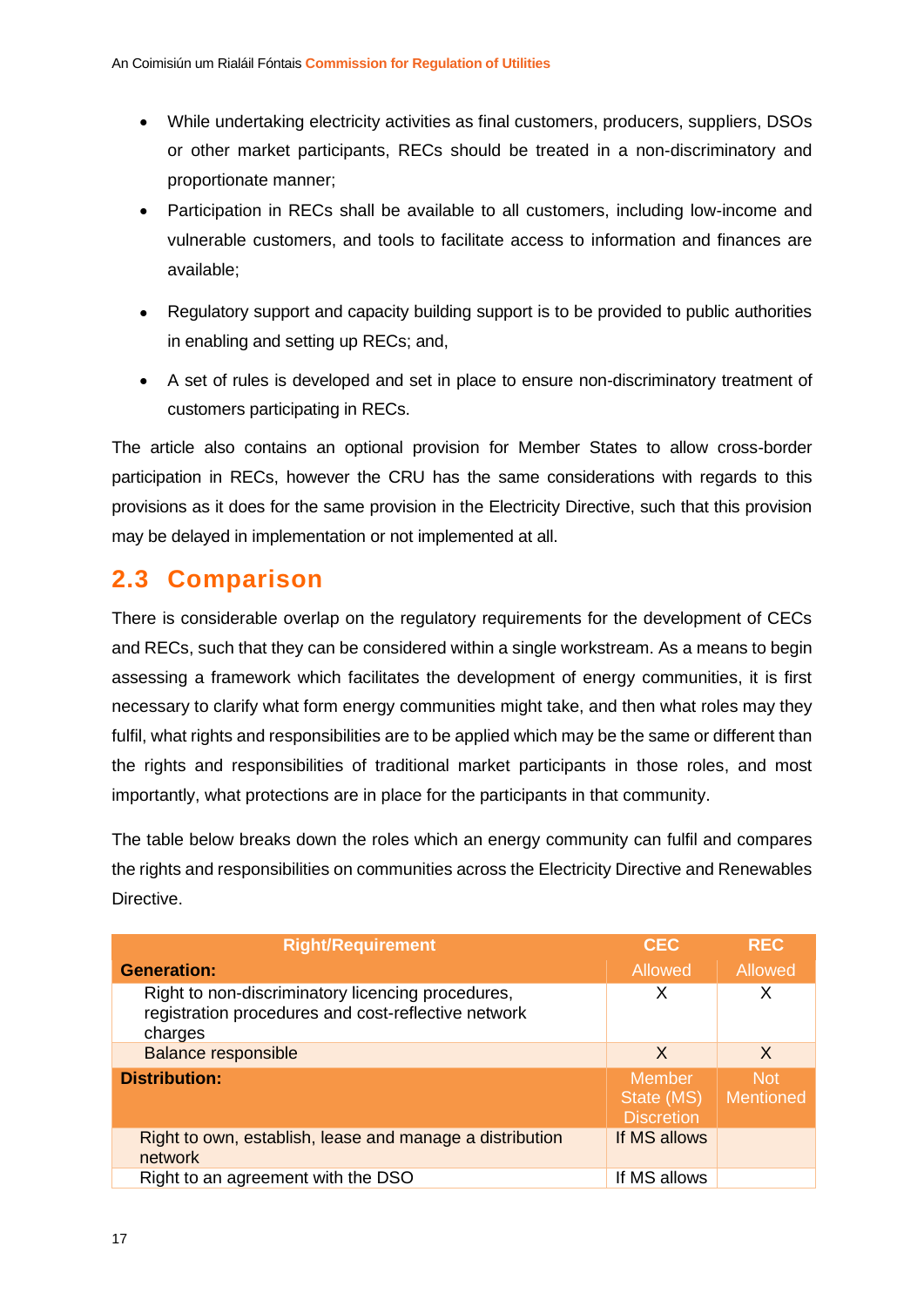| Exemptions from certain DSO requirements for the<br>purpose of managing a local distribution network <sup>11</sup>                                                        | If MS allows   |                         |
|---------------------------------------------------------------------------------------------------------------------------------------------------------------------------|----------------|-------------------------|
| Tariffs and calculation methodologies for determining<br>tariffs are approved prior to application                                                                        | If MS allows   |                         |
| Responsible to meet unbundling requirements, grant third<br>party access to outsiders and to pay appropriate network<br>charges.                                          | If MS allows   |                         |
| <b>Supply:</b>                                                                                                                                                            | <b>Allowed</b> | <b>Allowed</b>          |
| Right to a fair and transparent licencing procedure,<br>regulation procedure and cost-reflective network charges.                                                         | $\sf X$        | X                       |
| Provide the ability to switch away from the community.                                                                                                                    | X              | X                       |
| Financially responsible for imbalances.                                                                                                                                   | $\overline{X}$ |                         |
| <b>Sharing:</b>                                                                                                                                                           | Allowed        | <b>Allowed</b>          |
| Right to cooperation from the DSO to facilitate transfers<br>within the community (for a proportional fee assessed by<br>the RA)                                          | X              | X                       |
| Right to share electricity/renewable energy which is<br>produced by the community's own units, such that the<br>members retain their rights and obligations as consumers. | X              | X                       |
| Responsible for applicable network charges, tariffs, and<br>levies applied to the framework.                                                                              | X              | X                       |
| <b>Consumption:</b>                                                                                                                                                       | Allowed        | <b>Allowed</b>          |
| Right to non-discriminatory, transparent and cost-<br>reflective network charges.                                                                                         | $\overline{X}$ | $\sf X$                 |
| <b>Collective Self-Consumption:</b>                                                                                                                                       | Allowed        | <b>Allowed</b>          |
| Right to cost reflective network charges, accounting<br>separately for electricity fed into the grid and consumed<br>from the grid.                                       | X              |                         |
| Cost reflective network charges (generally)                                                                                                                               | X              | X                       |
| Other:                                                                                                                                                                    |                |                         |
| Access to electricity markets directly or through<br>aggregation.                                                                                                         | X              | X                       |
| Availability to sell renewable energy through PPAs.                                                                                                                       |                | $\overline{X}$          |
| Ability to leave the community and not lose their rights<br>and obligations as household customers.                                                                       | X              |                         |
| Responsibility to treat all participants equally (including<br>vulnerable customers and low-income households).                                                           |                | $\overline{\mathsf{X}}$ |

Although there are some instances where rights are defined in one Directive and not another, there is still a high level of consistency in terms of the roles and responsibilities of communities in both pieces of legislation.

The CRU's initial view, on this basis, is that a single regulatory framework should be considered for the facilitation of CECs under the Electricity Directive, and RECs under the Renewable Directive.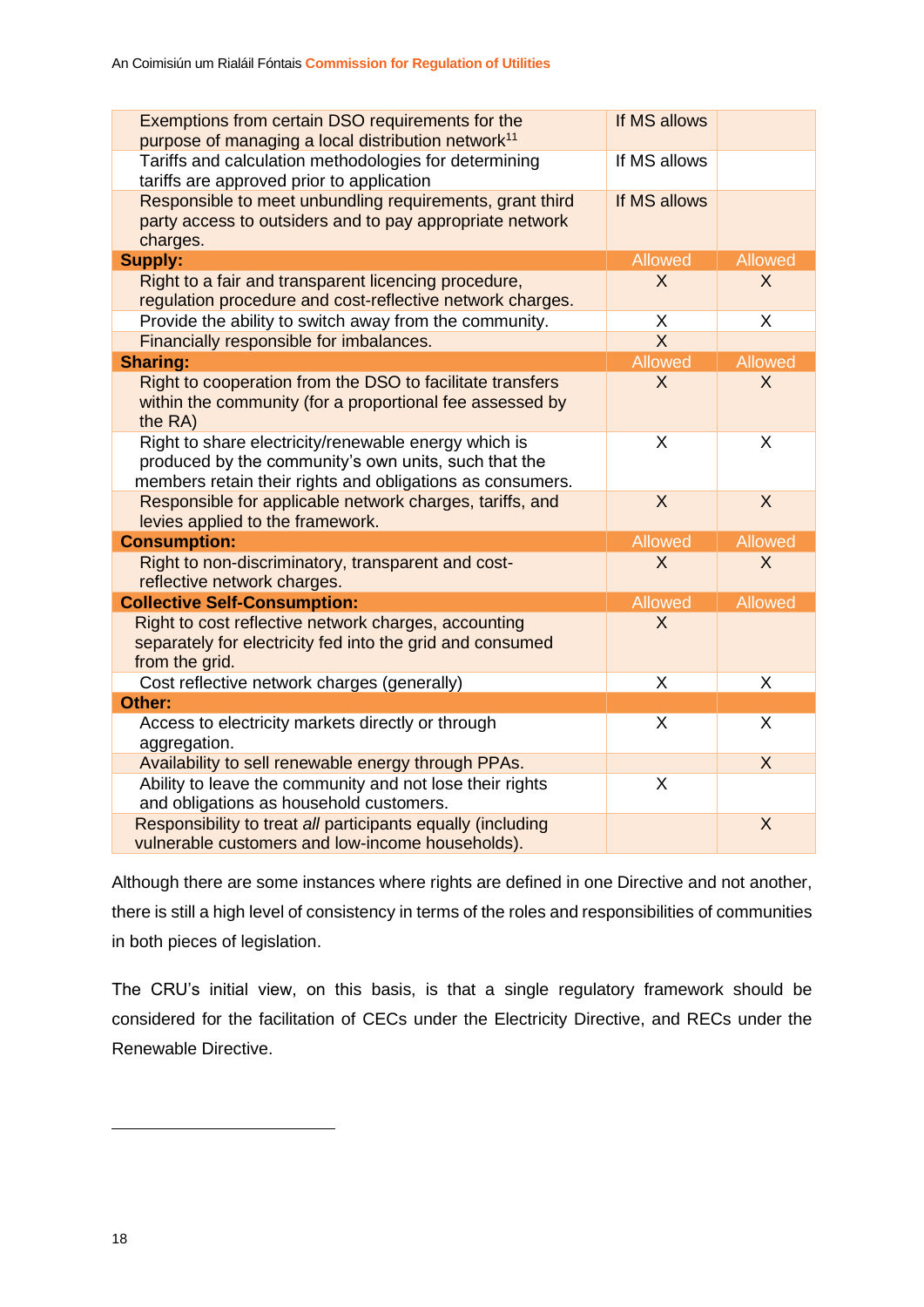## <span id="page-19-0"></span>**3. Energy Communities in Ireland**

## <span id="page-19-1"></span>**3.1 Principles for Energy Communities**

The CRU's regulatory framework does not appear to be designed for entities of the type and nature envisaged in the Directives, which are small, dispersed, not-for-profit, and nonprofessional organisations. The CRU recognises that the application of the existing regulatory framework may deter the development of such communities. The work to put in place an adjusted regulatory framework suited for energy communities will take some time and is likely to require a reasonably detailed consultative process. It is likely that the process to implement a new approach will be iterative, and a staged approach to the development of a full, new regulatory framework will probably be necessary.

The CRU is aware that there is an increasing interest by market participants and communities to develop innovative projects pertaining to the activities outlined in each of the Directives with respect to energy communities, however the CRU notes that any framework development requires a proportional and non-discriminatory set or rules around the governance and establishment of these ventures to ensure that communities are held to a certain level of standard.

To guide this work, the CRU has determined some high-level principles which it seeks to maintain throughout the development process.

- The CRU's approach is to enable community development for those seeking to provide environmental, societal, or economic benefits to their localities through participation in energy efficiency services, generation, sharing, and/or supply of renewable electricity, or through other electricity activities on a not-for-profit basis.
- The CRU aims to ensure that any regulatory framework developed with regards to energy communities is constructed in such a way that it continues to ensure individual rights and high standards of protection for final customers and vulnerable customers.
- The CRU will seek to ensure that the network, system operation and market costs associated with the provision of a reliable, safe and secure supply of electricity continue to be applied in a proportionate and non-discriminatory manner between customers which may or may not participate in energy communities.
- The CRU aims to develop a regulatory framework that will not hinder innovation by energy communities seeking to develop new schemes and projects which can contribute to decarbonisation and increased energy efficiency.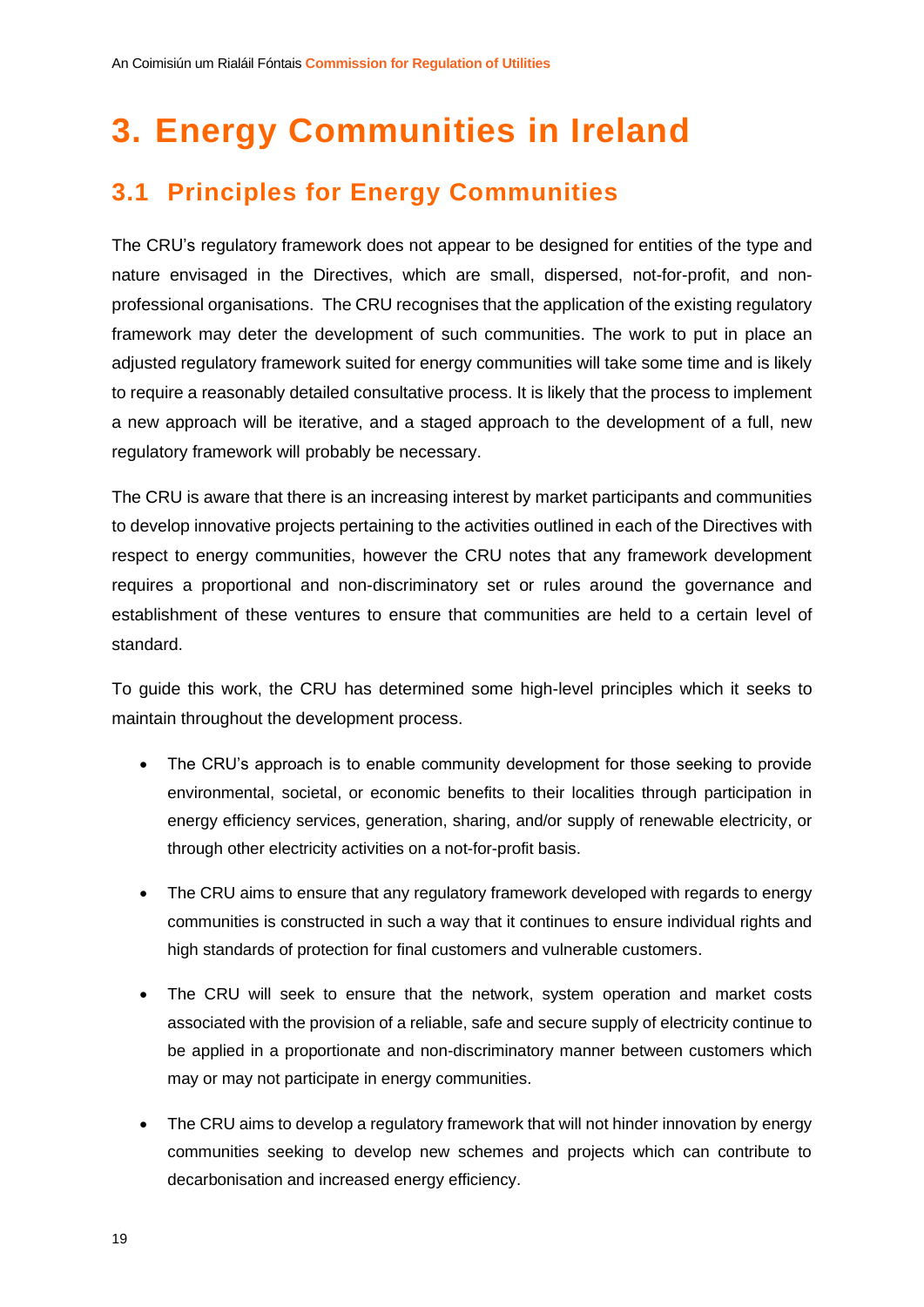Working within these principles the CRU will fully work on developing a regulatory framework to facilitate innovation and development in order to enable energy communities to participate in the energy transition envisaged in the Clean Energy Package. The CRU will ensure that the mission and values of the organisation are upheld while this work progresses such that there remains a high level of consumer protection, and no diminution of system security.

### <span id="page-20-0"></span>**3.2 Existing Arrangements**

The CRU's current regulatory framework could theoretically allow for energy community development; however, the energy community would have to comply with all licensing requirements which would be necessary to pursue certain electricity activities. For example, if the energy community was interested in generation of renewable electricity and supply to members of the community, they would be required to apply for generation and supply licenses, as well as authorization for construction, connection agreements and other agreements which are necessary to ensure safety and security of supply.

This current approach could be argued to be disproportionate and discriminatory for a community whose intent is for societal and economic benefits and it comprised of members who are not electricity professionals.

That being noted, there are other projects in Ireland which have either encouraged community development or have started working on arrangements to design an energy community which resembles or appears to align more with the criteria provided by the Directives. The following examples represent Ireland's current project designs with regards to energy communities.

#### <span id="page-20-1"></span>**3.2.1 SEAI Sustainable Energy Communities**

The SEAI has developed a community program which seeks to support communities to develop energy management skills and knowledge. A community participating under this scheme is designated as a Sustainable Energy Community (SEC) The programme was developed in 2015 and has grown to include over 300 communities in their SEC network, all of which have unique focuses and goals<sup>12</sup>.

The approach taken to become an SEC is divided into three levels at which communities can participate at. These three levels are outlined below;

• **Learn**: Aim to learn about community energy and start thinking about what can be done in the community;

<sup>&</sup>lt;sup>12</sup> More information on SEAI's Sustainable Energy Community Scheme can be found by following this [link.](https://www.seai.ie/community-energy/sustainable-energy-communities/community-network/)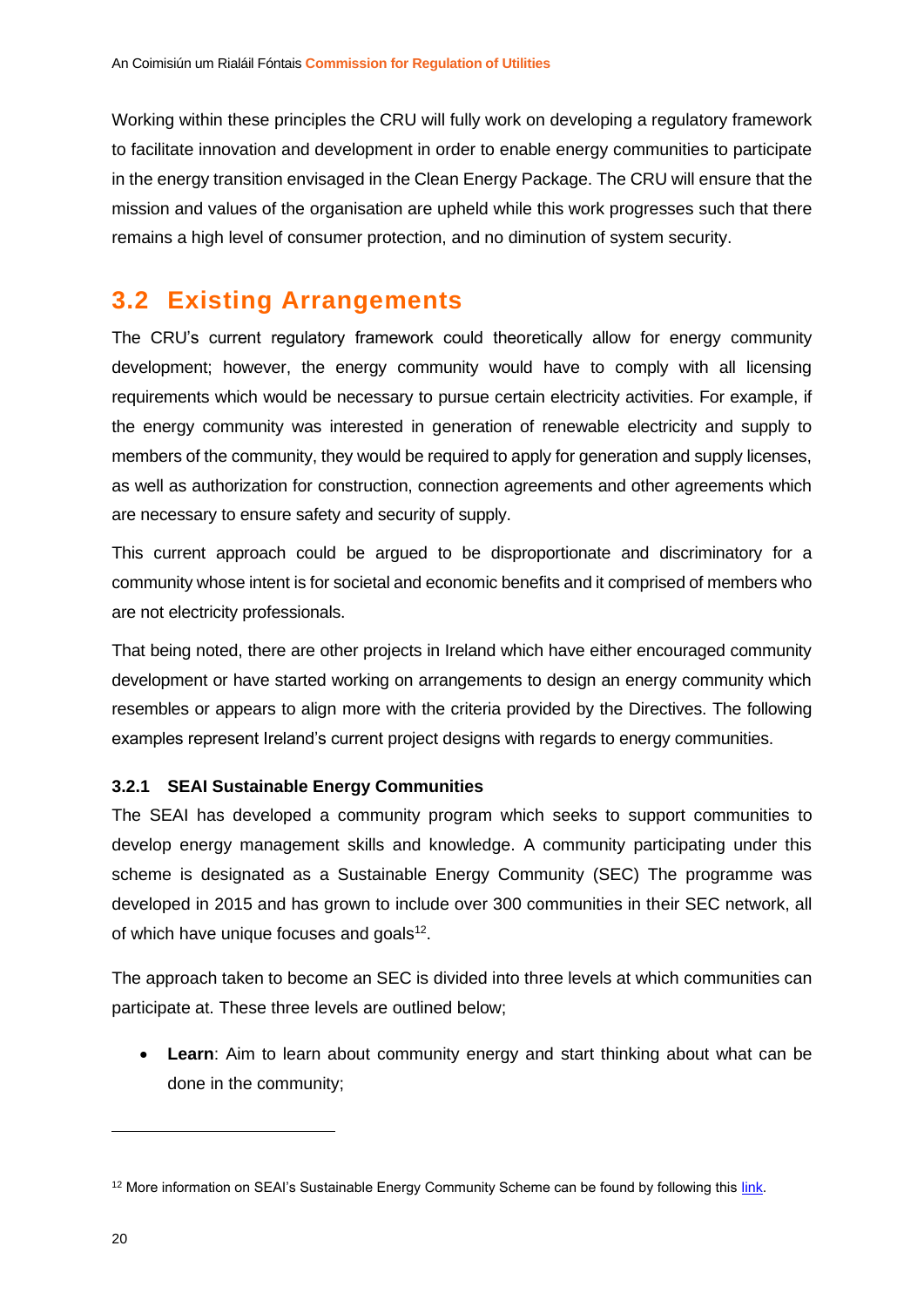- **Plan**: A three-year partnership with the SEAI enables communities to develop an Energy Master Plan;
- **Do**: The SEC can then apply for funding from SEAI to realise and pursue its Energy Master Plan.

Communities can stay at any level, including the 'Learn' phase if they are primarily aiming to educate the members of the community on energy saving techniques and strategies.

The communities can also express their interests in topics such as renewable energy generation, sustainable/low carbon community, energy efficiency and financial savings, sustainable transport, behavioural change/energy education, and/or fuel poverty.

Where communities seek to engage in renewable energy generation, or other activities which overlap with energy or electricity undertakings then they must engage with the CRU to obtain the relevant licences and contracts to engage in these activities.

The existence of these communities gives the CRU a good preliminary understanding of the level of interest energy communities may have in participating in the electricity sector. Further engagement with SECs may be needed, however, to see how the CRU may aid existing communities in achieving their goals of pursuing an electricity activity.

#### <span id="page-21-0"></span>**3.2.2 Renewable Energy Communities under RESS**

The Renewable Electricity Support Scheme (RESS) aims at providing support to renewable electricity projects in Ireland. It functions by conducting RESS auctions in which generation capacity providers submit bids to be able to obtain a RESS Contract which will help fund the construction of the renewable generator and maintenance of the generation following completion of construction.

Community projects are able to participate in the RESS auctions to be able to apply for funding to support the development of their generation projects, however they must meet the criteria for being determined a 'Renewable Energy Community' as defined by the RESS Terms and Conditions. This definition is as follows:

"Renewable Energy Community" means a legal entity:

(a) which, in accordance with applicable law, is based on open and voluntary participation, is autonomous, and is effectively controlled by shareholders or members that are located (in the case of SMEs or local authorities) or resident (in the case of natural persons) in the proximity of the RESS 1 Project that is owned and developed (or proposed to be owned and developed) by that legal entity;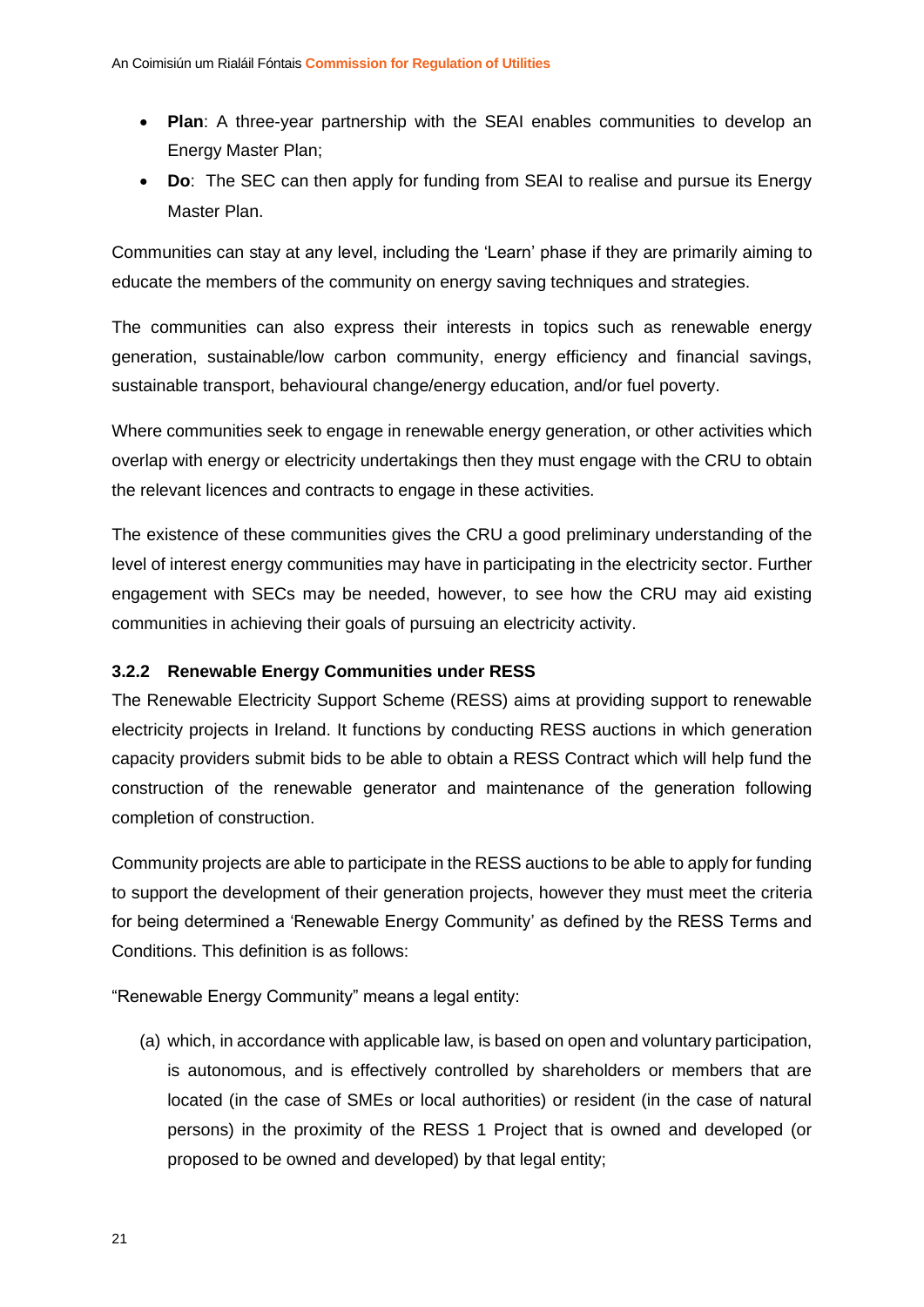- (b) the shareholders or members of which are natural persons, SMEs, local authorities (including municipalities), not-for-profit organisations or local community organisations;
- (c) for any shareholder or member (apart from "Sustainable Energy Communities" as registered with SEAI), that shareholder or member's participation does not constitute their primary commercial or professional activity;
- (d) the primary purpose of which is to provide environmental, economic, societal or social community benefits for its shareholders or members or for the local areas where it operates, rather than financial profits;
- (e) in respect of which, each shareholder or member is entitled to one vote, regardless of shareholding or membership interest; and
- (f) which is, or which has at least one shareholder or member that is, registered as a "Sustainable Energy Community" with SEAI,

and all the above criteria must be evidenced to the satisfaction of the Minister.

Many of the requirements for being a 'Renewable Energy Community' for participation in the RESS auctions are the same or very similar to the requirements to be defined as a CEC or REC as set out in the Electricity and Renewable Directives.

For the purpose of participating in the RESS auctions, energy communities must prove that they are a 'Community-Led Project.' The provisions on being considered a 'Community-Led Project' are further outlined in the RESS Terms and Conditions<sup>13</sup>.

For the purpose of developing an energy community framework, the CRU will consider these already existing provisions which enable community generation development and will work to incorporate the current frameworks into the new rules, guidelines and procedures on energy community development where necessary or applicable.

#### <span id="page-22-0"></span>**3.2.3 Innovative Projects**

There are several independent projects which have taken it upon themselves to procure funding through various means to work on developing an energy community as outlined in the Directives.

The CRU has been contacted by several of these communities as the have progressed their projects and have begun to identify some of the obstacles resulting from the current regulatory regime around the such as the authorisation needed to construct generation facilities and requirements relating to supply of electricity.

<sup>&</sup>lt;sup>13</sup> [Section 7](https://www.dccae.gov.ie/documents/RESS_1_Terms_and_Conditions.pdf#page=59) Community Aspects of RESS 1 of RESS Terms and Conditions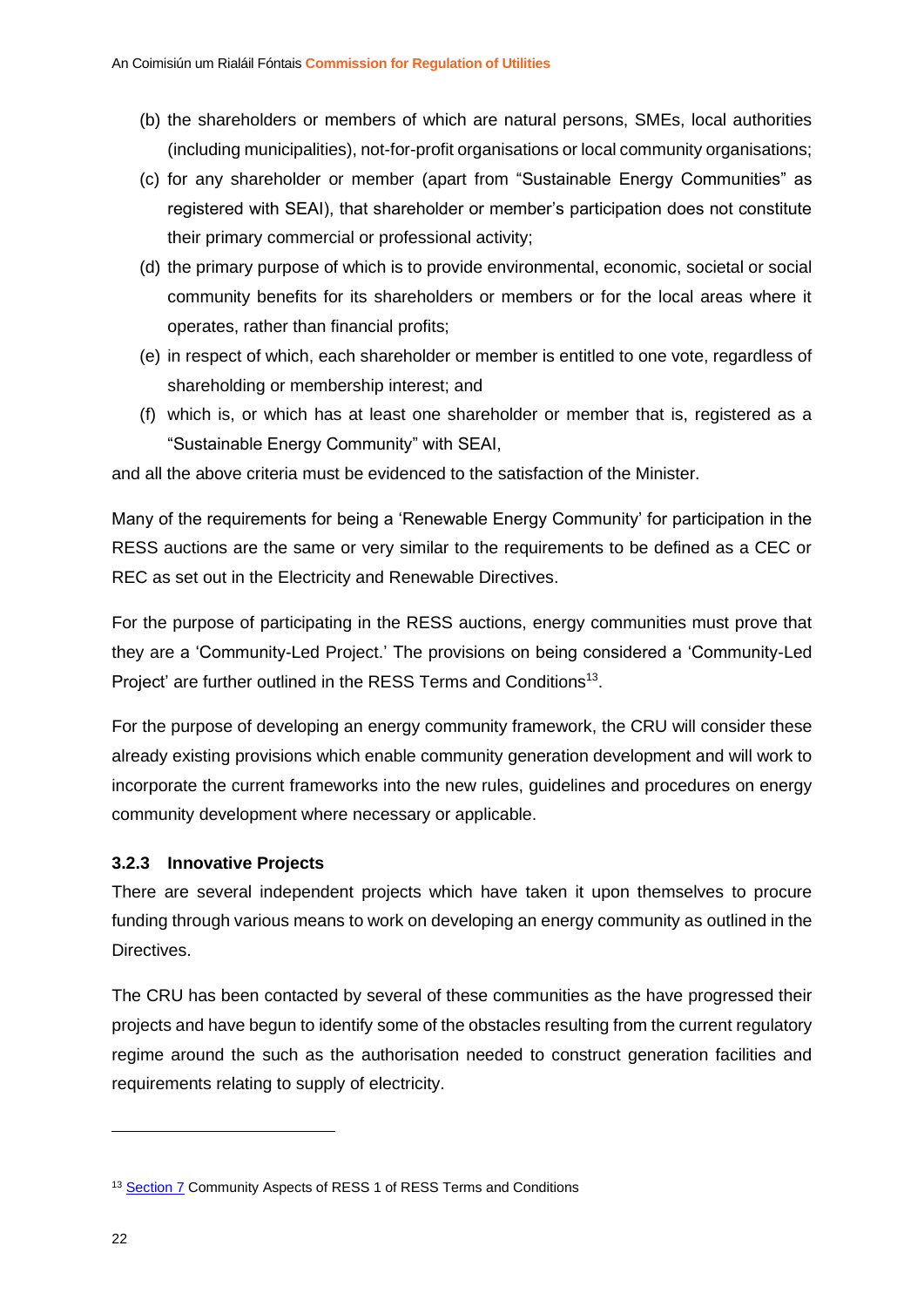## <span id="page-23-0"></span>**4. Call for Evidence on Energy Communities**

The topics concerning energy communities are relatively new and will take time to understand all the challenges and requirements needed in order to properly develop a full framework which meets the criteria for being proportionate and non-discriminatory, but also complies with the requirements contained in the Directives. The CRU, however, is eager to engage with industry participants, service providers and potential energy communities to obtain their views on how to approach any changes that might be necessary. The issues raised by energy communities, and the Directives are cross-cutting across all areas of Retail and Smart Metering, Wholesale Electricity Markets, Electricity Networks, Customer Care and Compliance and Enforcement. The topic of energy communities has been discussed with all these teams to gain understanding of all the benefits and risks that could arise while evolving the CRU regulatory framework to incorporate the elements of the Directives.

As noted, the purpose of this paper is to gather industry feedback on the CRU's considerations on energy communities, as well as any other initial comments or thoughts that stakeholders might have on this topic which they believe might be useful for the CRU's consideration. The following sections highlight the various topics which have been identified through internal discussions and will provide the basis for which feedback is requested by interested participants.

## <span id="page-23-1"></span>**4.1 Considerations**

#### <span id="page-23-2"></span>**4.1.1 Consumer Benefits**

Having considered the opportunities that community development provides; the following bullet points reflect the CRU's initial considerations on the benefits of energy communities. These are non-exhaustive, and may on reflection, not be feasible or attainable.

- Communities can provide opportunities for individuals to be more involved in their energy production;
- Communities will have the ability to manage their demand better;
- Allows individuals and groups to be part of the decarbonisation efforts in Ireland;
- Enables customers to potentially reduce costs on their energy bills; and
- Communities can educate their members on energy efficiency and increase general knowledge on energy saving techniques.

The CRU is interested in stakeholders' thoughts on their initial perceptions on the benefits of increased energy community participation. Particularly with regards to the following questions.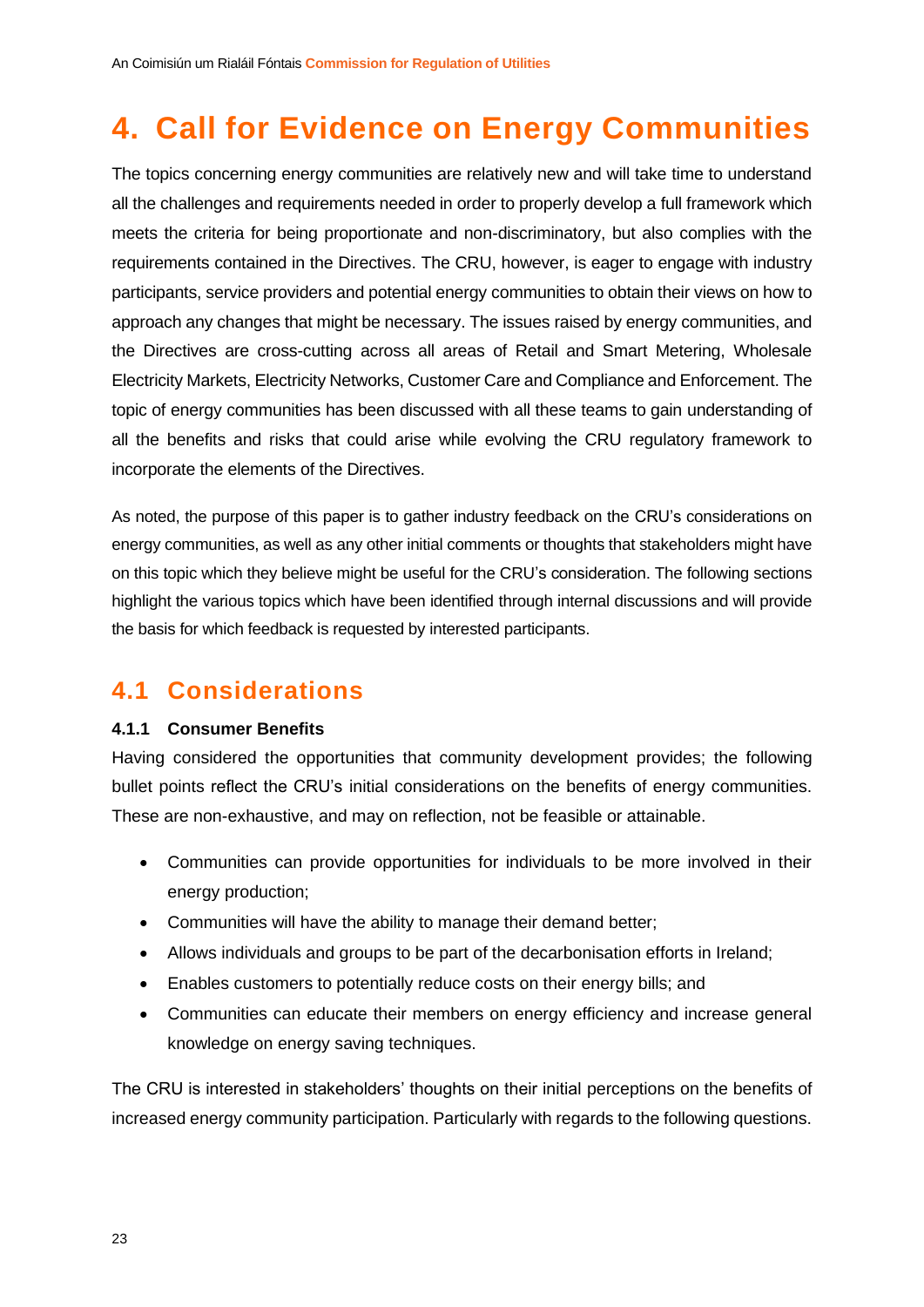#### **Question 1**

What consumer benefits do you see from enhancing participation by energy communities in the electricity sector?

#### <span id="page-24-0"></span>**4.1.2 Network and Grid Benefits**

The following bullet points highlight potential system benefits which may be gained through increased participation by energy communities.

- Communities can assist with managing network constraints through participation in demand side management;
- Communities could reduce the need for new infrastructure to be built to deal with system congestion; and
- Communities create unforeseen opportunities for innovative projects.

The CRU is aware that there could be further systems benefits that could be achieved through increased energy community participation, and as a result asks the following question.

#### **Question 2**

What network/system benefits do you see from enhancing participation by energy communities?

#### <span id="page-24-1"></span>**4.1.3 Interests**

Participation by energy communities in the electricity sector is anticipated to vary across the numerous electricity activities. Some communities may be just interested in participating in energy efficiency schemes where they band together to share knowledge and educate members on energy saving practices to reduce costs, whereas other communities will be more ambitious in their goals and may seek to produce renewable electricity within the community and share that generated electricity among the members of the community.

The CRU is aware that designing a regulatory framework to encapsulate all these community interests will be challenging, however it will help to have an initial view on what types of electricity activities interested participants may want to partake in. Particularly with regards to this consideration, the CRU is providing the following question as a request for feedback.

#### **Question 3**

What electricity activities do you think will be the most progressed by energy communities? (e.g. generation, supply, distribution system management, energy sharing/trading, storage, etc.)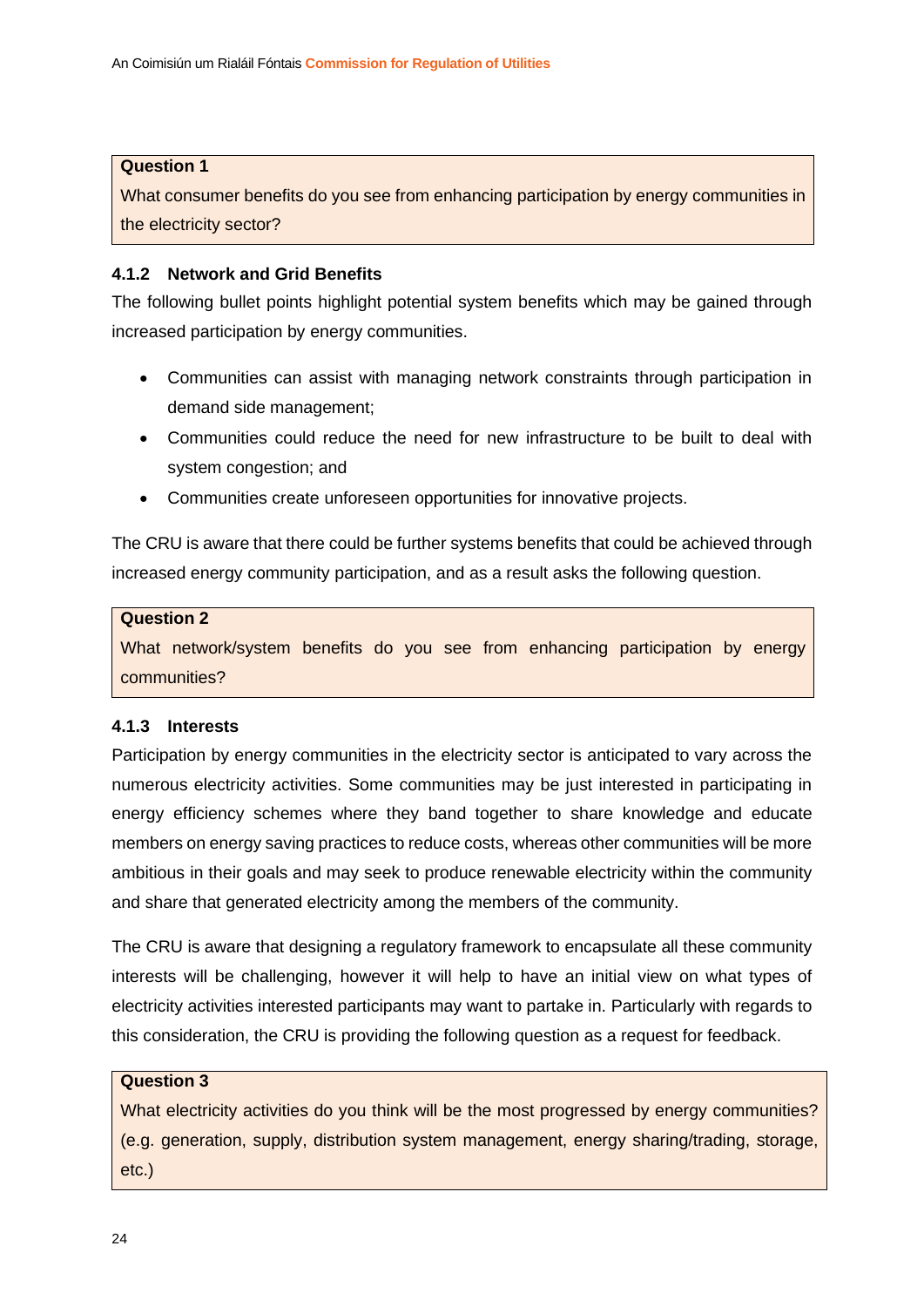#### <span id="page-25-0"></span>**4.1.4 Barriers and Restrictions**

As noted previously, the current CRU regulatory requirements may not be fit for the purpose of energy communities as described in the Directives. Many of the licencing and procedural requirements require a good deal of technical knowledge and financial resources which may be beyond the capability of an energy community comprised of active consumers.

The Directives call for licencing requirements, processes and procedures to be proportionate and non-discriminatory for energy communities. The CRU is cognisant of the fact that the current requirements to generate, share or supply electricity may be out of the reach of average consumers looking to form energy communities.

Further to licencing and contractual requirements, the CRU is aware that there may be other regulatory barriers which could deter the development of energy communities in Ireland and as a result is asking the following question to participants for feedback.

#### **Question 4**

What regulatory barriers currently exist that inhibit further development of energy communities in Ireland, and do you have a view on any alternative arrangements which would facilitate better development?

#### <span id="page-25-1"></span>**4.1.5 Consumer Protections**

One of the CRU's main priorities when developing new regulatory frameworks such as these is the maintenance of consumer protections. This is highlighted in Section 3.1, as one of the main principles the CRU has concluded relates to ensuring individual rights and high standards of protection for final customers and vulnerable customers are maintained.

The Directives outline a minimum standard for consumer protection and rights for individuals with regards to energy communities, such that an enabling framework on the topic must allow open and voluntary participation by all customers (including low-income and vulnerable customers), the maintenance of individual consumer rights by members participating in energy communities, and the ability to be able to leave the community and be provided with adequate switching rights.

To ensure a high level of consumer protection is maintained by energy communities while they are participating in electricity activities, the CRU is considering that there may need to be a set of Codes of Practice to be maintained by communities to ensure that the individual members of the community are subject to the same level of protection that they would be if they were directly being supplied by a licensed supplier. The following questions are raised for stakeholder feedback on this topic to gather initial thoughts or comments with regards to consumer protection in energy communities.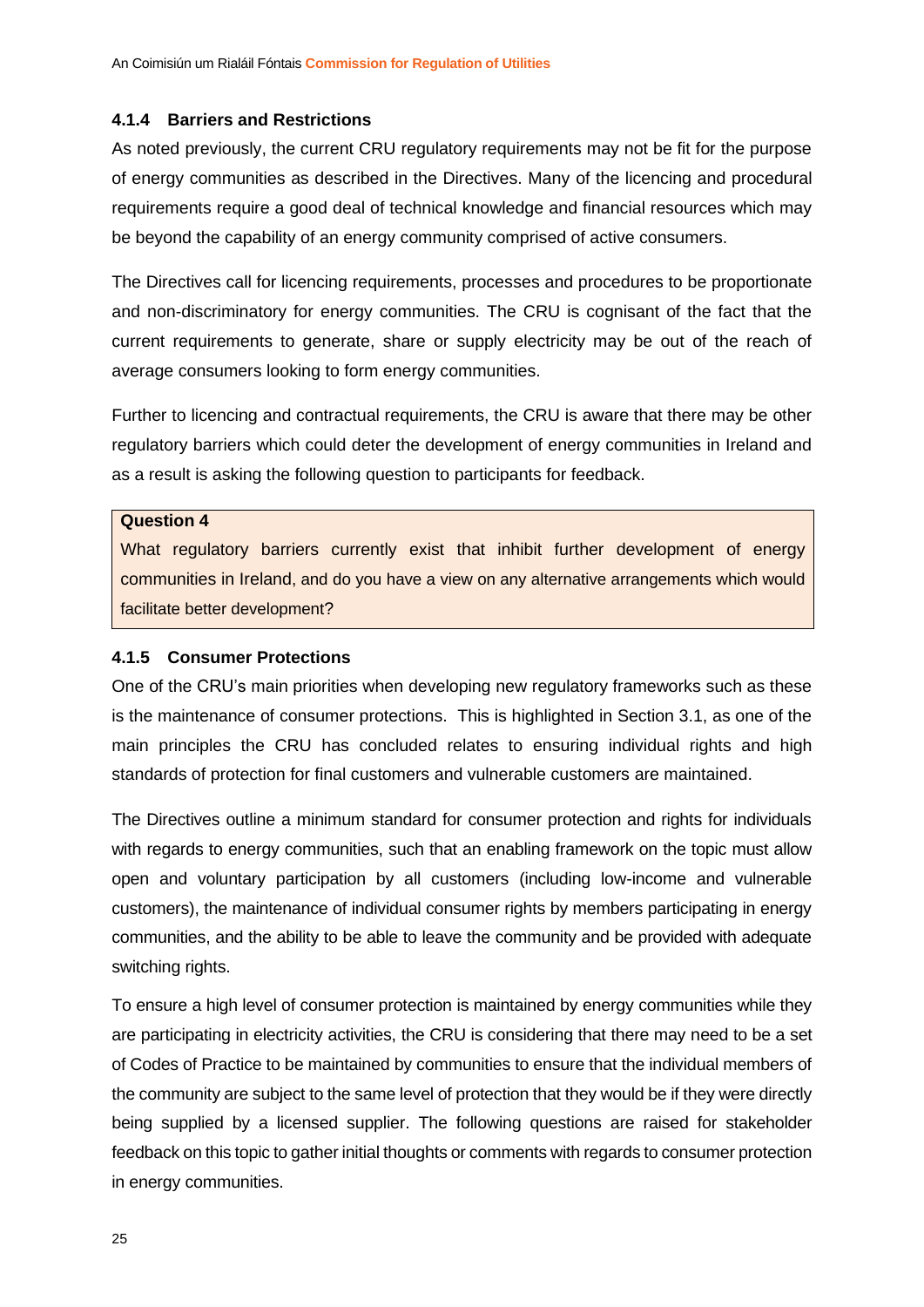#### **Question 5**

How should individual consumer rights in energy communities be protected?

#### <span id="page-26-0"></span>**4.1.6 Energy Sharing/Peer-to-Peer trading**

Energy communities are to be entitled to share the electricity which is produced by the generation assets owned by the community. There has been some initial interest by independent market participants on how to enable the physical sharing of electricity between buildings, however, there has been less development in the area of virtual sharing of electricity.

This could be because virtual sharing of electricity is a relatively new concept, and additionally it may require online trading platforms which would need further consideration prior to implementation, particularly with regards to data management, security and data privacy for example.

The CRU is again interested in the consumer protection aspect concerning energy sharing and the development of peer-to-peer energy trading platforms which are not currently subject to regulatory oversight and has provided the following questions to gather stakeholders' initial thoughts on the topic of energy sharing and peer-to-peer trading.

#### **Question 6**

What are the benefits and risks that could arise from the introduction of virtual energy sharing platforms?

#### <span id="page-26-1"></span>**4.1.7 Industry view on distribution management/cooperation with DSO**

ESB Networks is involved in several innovation projects which relate in various ways to energy communities. For example, they are working with the DingleHub on their Dingle Peninsula  $2030$  project<sup>14</sup> and they have engaged with other groups on trialling demand side response services to encourage consumer participation to help manage the distribution network<sup>15</sup>.

Both Directives require that the DSO is incentivised to cooperate with communities for the purpose of facilitating energy transfers between members of the community, however, in addition to this, the Electricity Directive provides an optional provision to allow communities the right to manage a section of the electricity grid.

<sup>&</sup>lt;sup>14</sup> More information on the Dingle Peninsula 2030 Project can be foun[d here.](https://www.esbnetworks.ie/who-we-are/innovation/ireland)

<sup>&</sup>lt;sup>15</sup> More information on ESB Networks Innovation projects can be found in their [Feb 2020 publication.](https://www.esbnetworks.ie/docs/default-source/publications/2020_feb_innovation-for-the-network-of-the-future-updated.pdf?sfvrsn=481e06f0_8)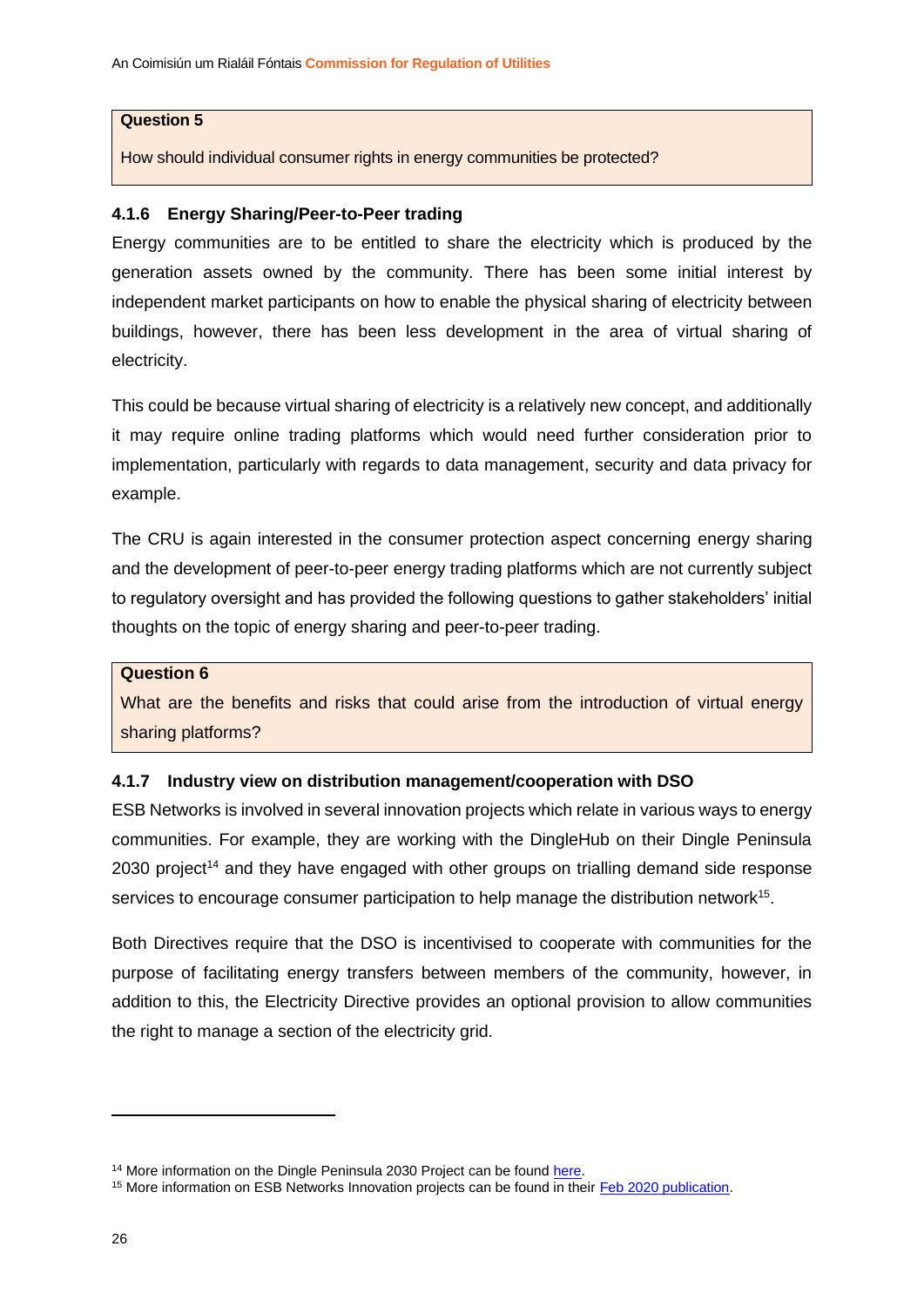The CRU is interested in the level of interest that participants may have with regards to this right, and as a result provides the following question to stakeholders.

#### **Question 7**

What technical or consumer protection concerns may arise from energy community ownership of segments of the distribution grid?

#### <span id="page-27-0"></span>**4.1.8 Third party management**

The electricity activities which are undertaken by energy communities are not anticipated constitute their member's professional occupations. Due to this it is anticipated that communities will seek to hire third parties for the purpose of installation, management of installation, data management, and maintenance of their electricity activities. Furthermore, for the purpose of maintaining balance responsibility in the wholesale electricity market, it is envisaged that communities may seek the advice or services of a demand side aggregator or trading firm to manage their market position.

There is currently limited regulatory oversight over third parties , as the existing regulatory framework did not originally account for market participants engaging in these types of third party services, and where there is existing regulatory oversight, it is not necessarily thoroughly defined to apply in the context of energy communities.

The market for third party service providers is anticipated to grow alongside the development of energy communities as it is expected that energy communities would seek out third parties to manage the installation of technologies needed to undertake the electricity activity and potentially monitor the data and information that stems from the activities.

This increased market participation by third parties increases the risk of asymmetric information as energy communities may be less equipped with the knowledge and understanding of the electricity sector as the third-party service providers.

The CRU aims at ensuring that these types of market participants are subject to proper regulatory oversight to mitigate the chance that they could take advantage of energy communities which lack full industry knowledge. There needs to be enough protections in place to increase the transparency of data flows and communications between service providers and energy communities to encourage well informed decisions to be taken by energy communities.

With regards to third party management, the CRU raises the following questions.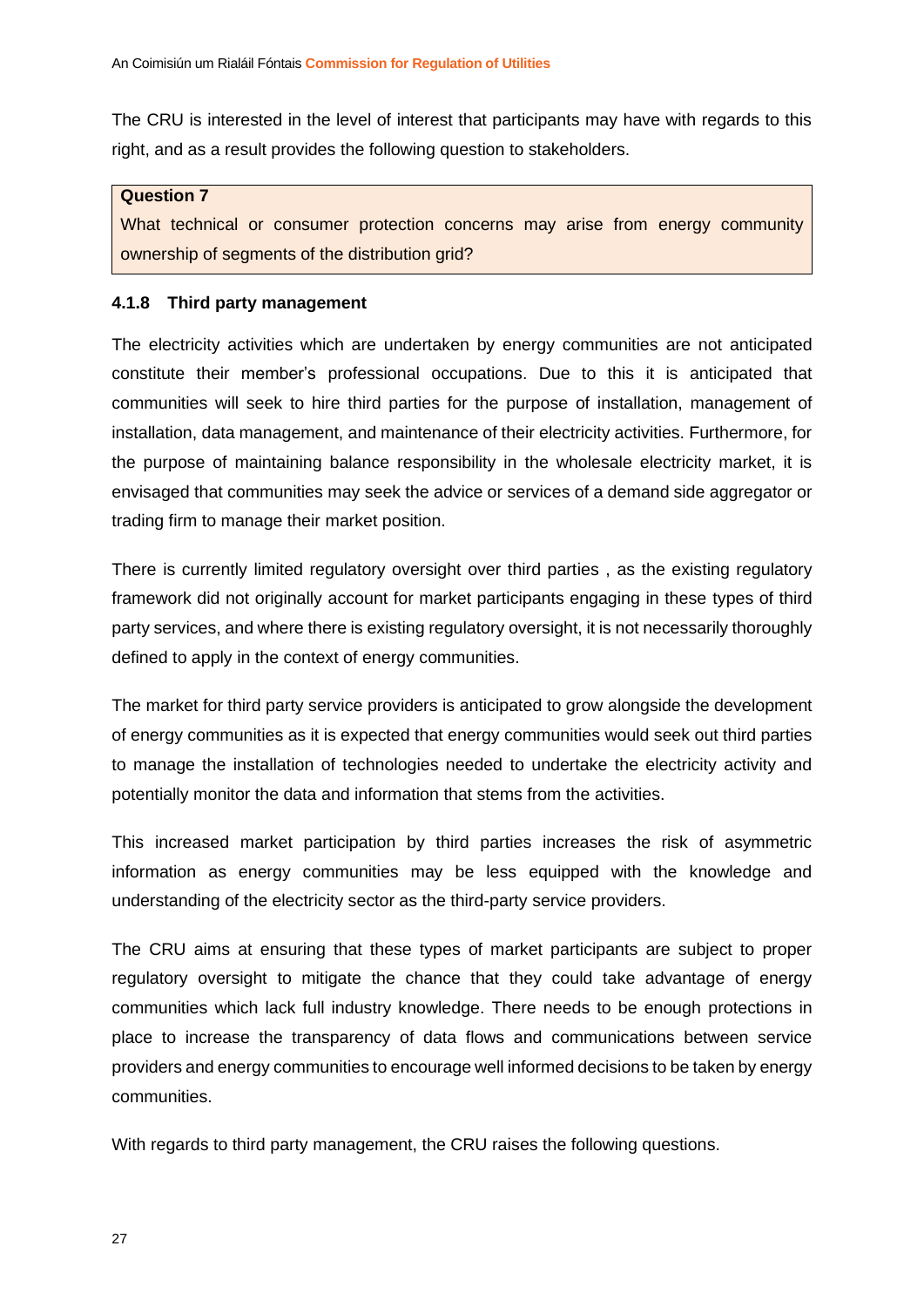#### **Question 8**

What types of activities do you envisage that energy communities would seek third-party assistance for? (e.g. Installation of generation facilities, data monitoring, operation, management, etc.)

#### **Question 9**

What regulatory oversight should be applied to third-party service providers to ensure energy communities are protected against such risks as information asymmetry?

#### <span id="page-28-0"></span>**4.1.9 Aggregation**

There are also further requirements outlined in the Electricity Directive which require the development of a framework on aggregators. The Single Electricity Market (SEM) Committee recently consulted on aggregators' access to the wholesale electricity markets<sup>16</sup> and is in the process of reviewing the responses to that consultation. The SEM Committee will then seek to issue a Decision on the matter and subsequent consultations can be progressed jurisdictionally to address retail market and demand side participation by aggregators in Ireland.

The Electricity Directive explicitly states that aggregator acting in the retail market should be able to act independently from a customer's supplier. With regards to energy communities, this means that if a licenced supplier is actively engaging with an energy community, then an independent aggregator with no affiliation to the supplier should also be able to contract with the energy community for the purpose of pooling their generation load to participate in the wholesale electricity market or in auctions.

It is currently unclear how this process will be progressed, and there will be future consultations with regards to aggregator participation in the retail markets and with regards to demand side response, however, for the purpose of this call for evidence, the CRU would like to raise a high level question with regards to this topic.

#### **Question 10**

What types of updates to the current market arrangements are needed to enable aggregators to participate in Ireland's electricity sector independently of suppliers?

#### <span id="page-28-1"></span>**4.1.10 The Community Entity**

Many provisions in the Directives call for the proportionate application of costs, rules, procedures and licensing requirements for energy communities. As a result, the current requirements for

<sup>&</sup>lt;sup>16</sup> [SEM-20-042](https://www.semcommittee.com/sites/semc/files/media-files/SEM-20-042_Consultation_on_Aggregation.pdf) Consultation on Aggregation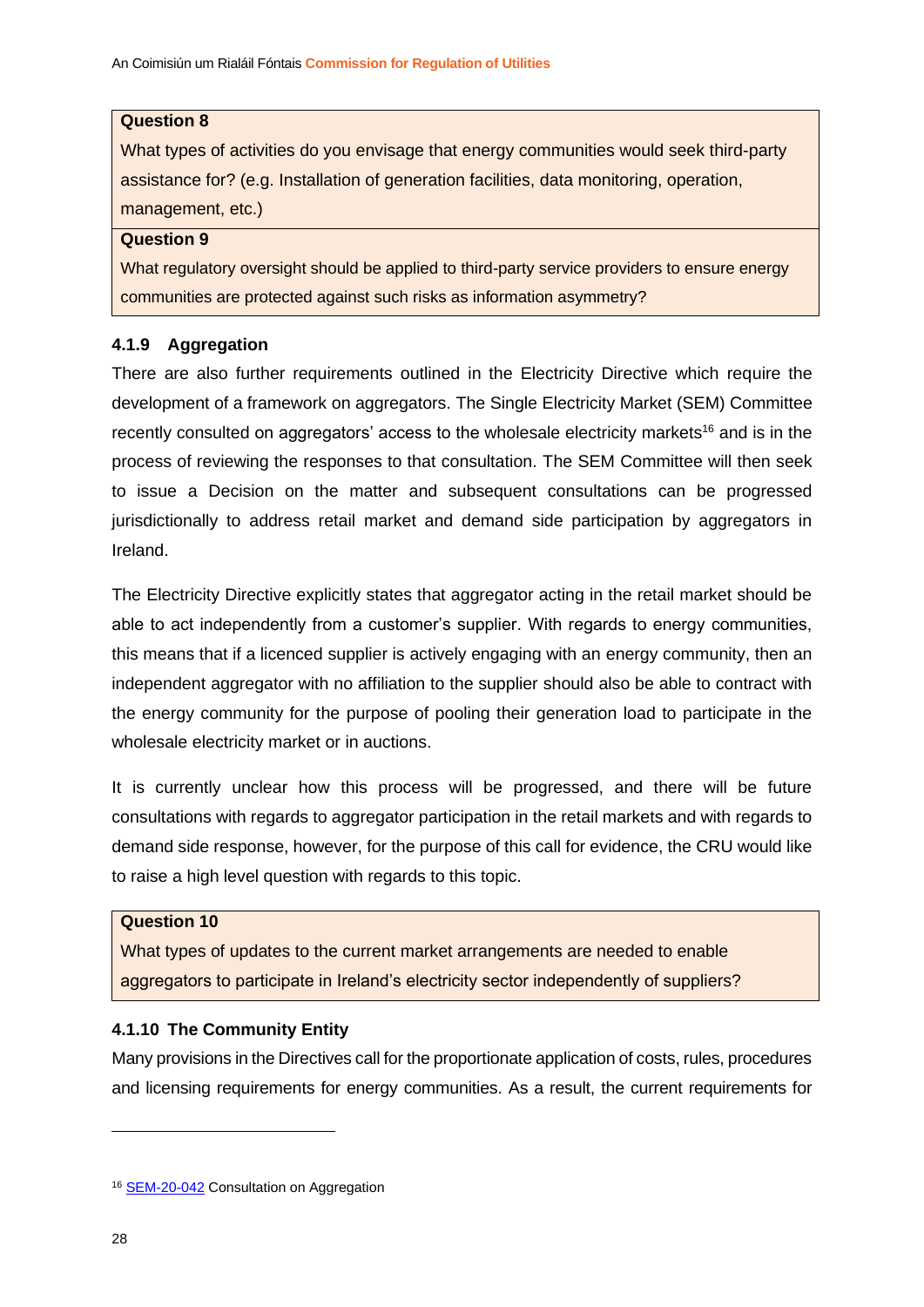electricity activities such as generation or selling which require a license which is subject to oversight by the CRU could be considered disproportionate licensing requirements or administrative barriers.

These licenses have been developed in such a way, however, to ensure that any market participant which undertakes these electricity activities maintains high standards of customer protection and security of supply of electricity. As a result, the CRU is concerned that any 'loosening' of such requirements has the potential to result in lower protections and system stability.

Although energy communities may partake in the same electricity activities as conventional generators and suppliers, they are a unique entity and the CRU is considering that they should be treated as such. However, they should still be held to a high standard as they would be a representative of individual customers.

The CRU is interested on stakeholders' views on how to define an energy community for the purpose of applying regulatory oversight. For example, should the energy community be required to apply for modified versions of each license which apply to the different electricity undertakings they will undertake, or should there be a single overarching regulatory document which energy communities need to adhere to as they participate in the electricity sector?

The CRU is again aware that not all energy communities will be participating in activities such as generation, supply and/or energy-sharing, and is seeking stakeholders' views on how to differentiate treatment for energy communities involved in different activities.

The following questions are provided as a request for feedback.

#### **Question 11**

How does the current regulatory regime need to change to allow for proportionate oversight and monitoring of energy communities?

#### **Question 12**

How should the energy community be defined to enable the application of a proportionate ruleset?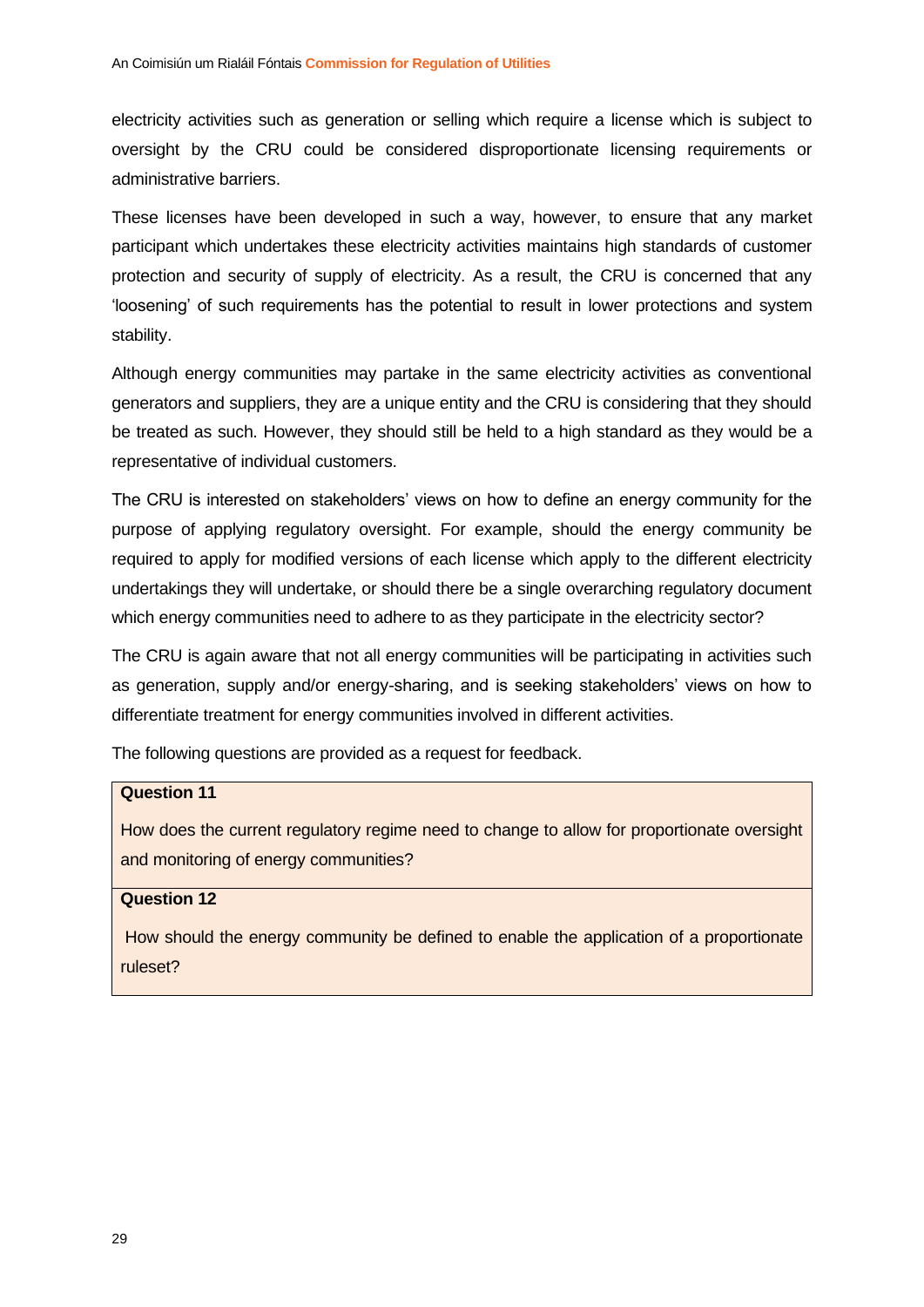## <span id="page-30-0"></span>**4.2 Summary**

The topics which participants can provide feedback is not limited to the questions provided in this paper, but rather open to any further comments on the topics of CECs as described in the Electricity Directive and RECs as discussed in the Renewable Directive.

The table below, however, consolidates the questions from the previous section for which feedback is requested by interested stakeholders and industry participants.

| No.            | <b>Question for Feedback</b>                                                                                                                                                                                        |
|----------------|---------------------------------------------------------------------------------------------------------------------------------------------------------------------------------------------------------------------|
|                |                                                                                                                                                                                                                     |
| $\overline{1}$ | What consumer benefits do you see from enhancing participation by energy<br>communities in the electricity sector?                                                                                                  |
| $\mathbf{2}$   | What network/system benefits do you see from enhancing participation by energy<br>communities?                                                                                                                      |
| $\mathbf{3}$   | What electricity activities do you think will be the most progressed by energy<br>communities? (e.g. generation, supply, distribution system management, energy<br>sharing/trading, storage, etc.)                  |
| 4              | What regulatory barriers currently exist that inhibit further development of energy<br>communities in Ireland, and do you have a view on any alternative arrangements which<br>would facilitate better development? |
| $5\phantom{1}$ | How should individual consumer rights in energy communities be protected?                                                                                                                                           |
| 6              | What are the benefits and risks that could arise from the introduction of virtual energy<br>sharing platforms?                                                                                                      |
| $\overline{7}$ | What technical or consumer protection concerns may arise from energy community<br>ownership of segments of the distribution grid?                                                                                   |
| 8              | What types of activities do you envisage that energy communities would seek third-<br>party assistance for? (e.g. Installation of generation facilities, data monitoring,<br>operation, management, etc.)           |
| 9              | What regulatory oversight should be applied to third-party service providers to ensure<br>energy communities are protected against such risks as information asymmetry?                                             |
| 10             | What types of updates to the current market arrangements are needed to enable<br>aggregators to participate in Ireland's electricity sector independently of suppliers?                                             |
| 11             | How does the current regulatory regime need to change to allow for proportionate<br>oversight and monitoring of energy communities?                                                                                 |
| 12             | How should the energy community be defined to enable the application of a<br>proportionate ruleset?                                                                                                                 |